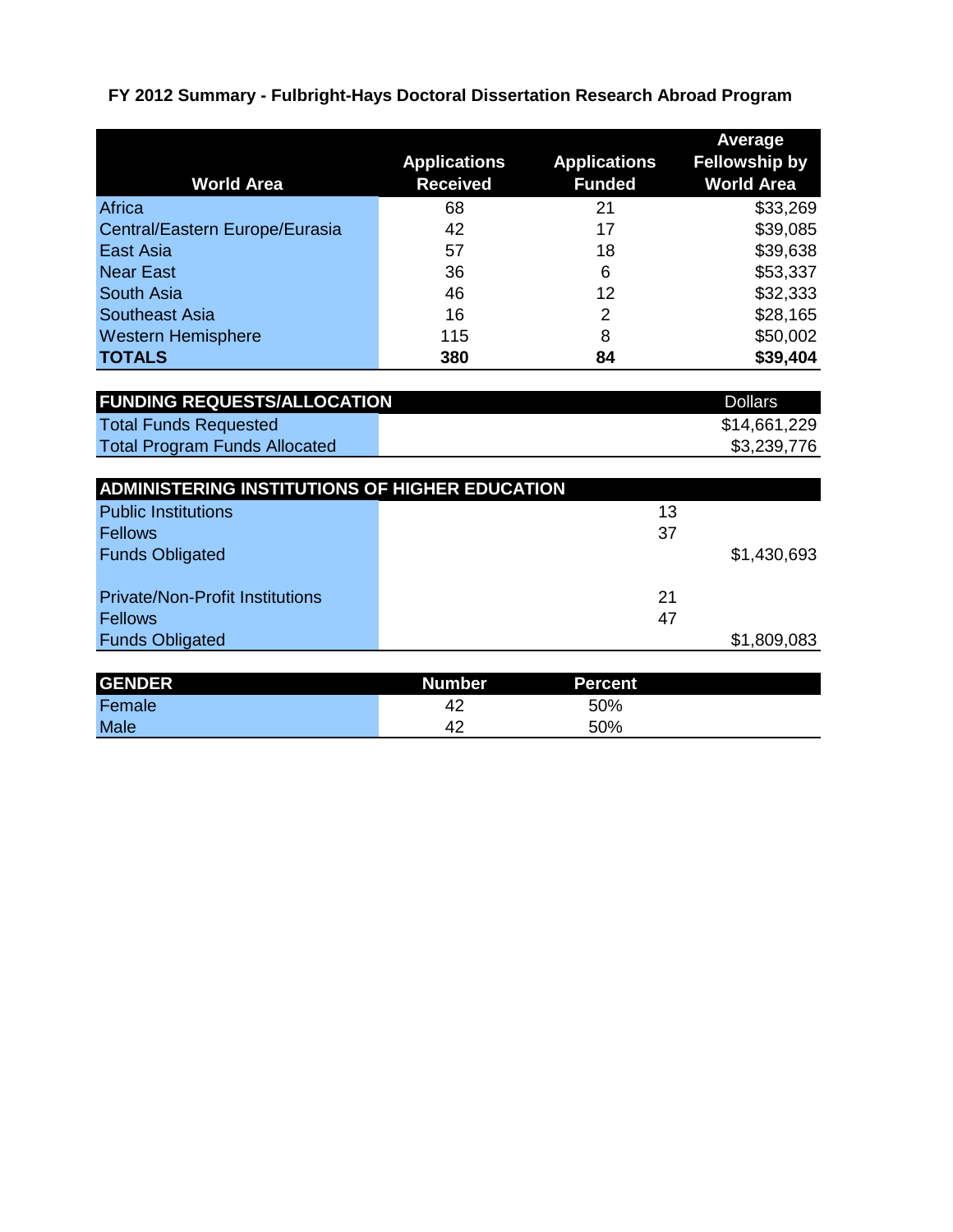|                      | <b>Individual</b>  | <b>Number of</b>      |                |
|----------------------|--------------------|-----------------------|----------------|
| <b>State</b>         | <b>Fellowships</b> | <b>Recipient IHEs</b> | <b>Dollars</b> |
| Alabama              |                    |                       | \$27,066       |
| California           | 16                 | 5                     | \$741,048      |
| Colorado             | $\overline{2}$     | $\overline{2}$        | \$64,873       |
| Connecticut          | 1                  |                       | \$32,476       |
| District of Columbia | 3                  | 1                     | \$104,536      |
| Florida              | 3                  | 1                     | \$97,060       |
| <b>Illinois</b>      | 13                 | 3                     | \$541,239      |
| Indiana              | 3                  | 1                     | \$93,740       |
| Maryland             | $\overline{2}$     | 1                     | \$55,924       |
| Massachusetts        | $\overline{2}$     | 1                     | \$87,112       |
| Michigan             | $\overline{7}$     | $\overline{2}$        | \$256,361      |
| Missouri             | 1                  | 1                     | \$28,846       |
| North Carolina       | 4                  | 1                     | \$150,409      |
| New Jersey           | 1                  | 1                     | \$41,880       |
| New York             | 11                 | 4                     | \$427,206      |
| Ohio                 | 1                  |                       | \$34,896       |
| Pennsylvania         | 3                  | 1                     | \$100,482      |
| Rhode Island         | $\overline{2}$     | 1                     | \$57,784       |
| Texas                | $\overline{c}$     | 1                     | \$54,664       |
| Virginia             | $\overline{2}$     | $\overline{2}$        | \$88,697       |
| Washington           | 1                  | 1                     | \$41,175       |
| Wisconsin            | 3                  | 1                     | \$112,302      |
| <b>TOTALS</b>        | 84                 | 34                    | \$3,239,776    |

**FY 2012 GRANTS AND FELLOWSHIPS BY STATE**

## **FY 1964-2012 FELLOWSHIPS AWARDED**

| Africa                        | 765   |
|-------------------------------|-------|
| <b>Western Hemisphere</b>     | 958   |
| <b>Central/Eastern Europe</b> |       |
| and Eurasia                   | 893   |
| East Asia                     | 802   |
| <b>Near East</b>              | 593   |
| South Asia                    | 547   |
| <b>Southeast Asia</b>         | 524   |
| <b>Western Europe</b>         | 70    |
| Multi-Country*                | 186   |
| <b>TOTALS</b>                 | 5,338 |

\*Note: Multi-country designation is obsolete. Now, principal country of research is designated.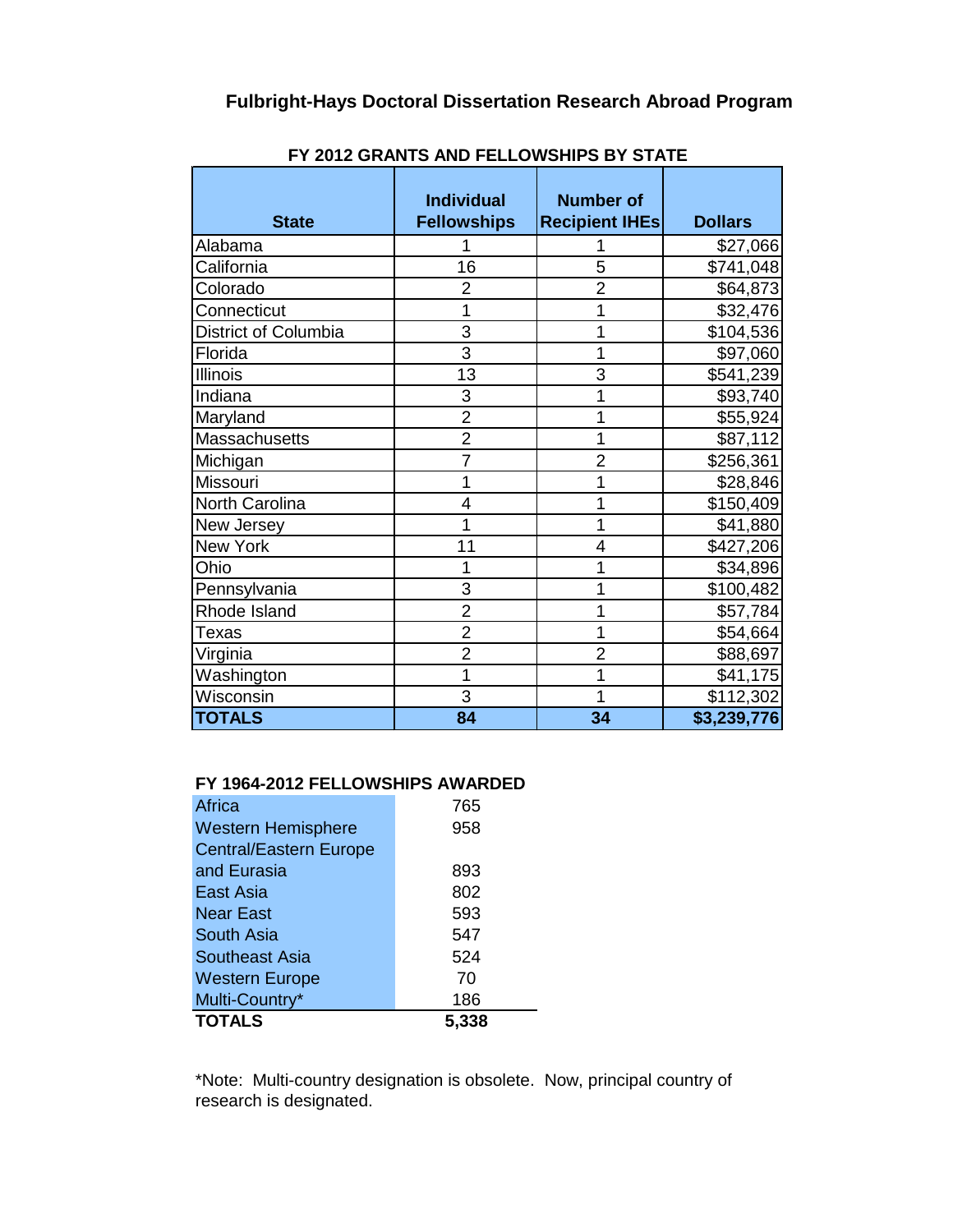| <b>Research Sites</b>                     | <b>Languages</b>        | <b>Disciplines</b>                     | <b>Universities</b>                       |
|-------------------------------------------|-------------------------|----------------------------------------|-------------------------------------------|
| Angola                                    | Akan-Twi                | <b>Animal Science</b>                  | <b>Auburn University</b>                  |
| Argentina                                 | Arabic                  | Anthropology                           | <b>Brown University</b>                   |
| <b>Bolivia</b>                            | <b>Bosnian</b>          | Archaeology                            | <b>Columbia University</b>                |
| Bosnia-Herzegovina                        | Chichewa                | <b>Area Studies</b>                    | <b>Cornell University</b>                 |
| <b>Brazil</b>                             | Dutch                   | <b>Art History</b>                     | George Mason University                   |
| <b>Brazil</b>                             | French                  | <b>Asian Studies</b>                   | Georgetown University                     |
| Canada                                    | Georgian                | Education                              | <b>Harvard University</b>                 |
| China                                     | German                  | Epidemiology                           | <b>Indiana University</b>                 |
| Democratic Republic of the Congo          | Greek                   | Ethnomusicology                        | <b>Johns Hopkins University</b>           |
| Egypt                                     | Gujarati                | Geography                              | Michigan State University                 |
| El Salvador                               | Hausa                   | History                                | <b>New York University</b>                |
| France                                    | Hebrew                  | <b>International Nutrition</b>         | Northwestern University                   |
| Georgia                                   | Hindi                   | <b>International Studies</b>           | <b>Ohio State University</b>              |
| Ghana                                     | Italian                 | Literature                             | <b>Princeton University</b>               |
| India                                     | Japanese                | <b>Political Science</b>               | <b>Stanford University</b>                |
| Ireland                                   | Kannada                 | <b>Public Health</b>                   | <b>Syracuse University</b>                |
| Italy                                     | Kiswahili               | <b>Public Policy</b>                   | University of California, Berkeley        |
| Japan                                     | Malayalam               | <b>Reading Education</b>               | University of California, Davis           |
| Jordan                                    | <b>Mandarin Chinese</b> | <b>Religious Studies</b>               | University of California, Los Angeles     |
| Kazakhstan                                | Mandinka/ Mandingo      | Science & Technology<br><b>Studies</b> | University of California, Santa Cruz      |
| Kenya                                     | Nepali                  | Social Work                            | University of Chicago                     |
| Kenya                                     | Persian (Farsi)         | Sociology                              | University of Colorado, Boulder           |
| Malawi                                    | Polish                  | <b>Urban Planning</b>                  | University of Denver                      |
| Mexico                                    | Portuguese              |                                        | University of Florida                     |
| Moldova                                   | Prakrit                 |                                        | University of Illinois                    |
| Mongolia                                  | Russian                 |                                        | University of Michigan                    |
| Morocco                                   | Sanskrit                |                                        | University of North Carolina, Chapel Hill |
| Nepal                                     | Serbian                 |                                        | University of Pennsylvania                |
| Netherlands                               | Shona                   |                                        | University of Texas, Austin               |
| Niger                                     | Spanish                 |                                        | University of Virginia                    |
| Niger                                     | Swahili                 |                                        | University of Washington                  |
| Occupied Palestinian Territories<br>(OPt) | Tamil                   |                                        | University of Wisconsin                   |

## **FY 2012 Research Sites - Fulbright-Hays Doctoral Dissertation Research Abroad Program**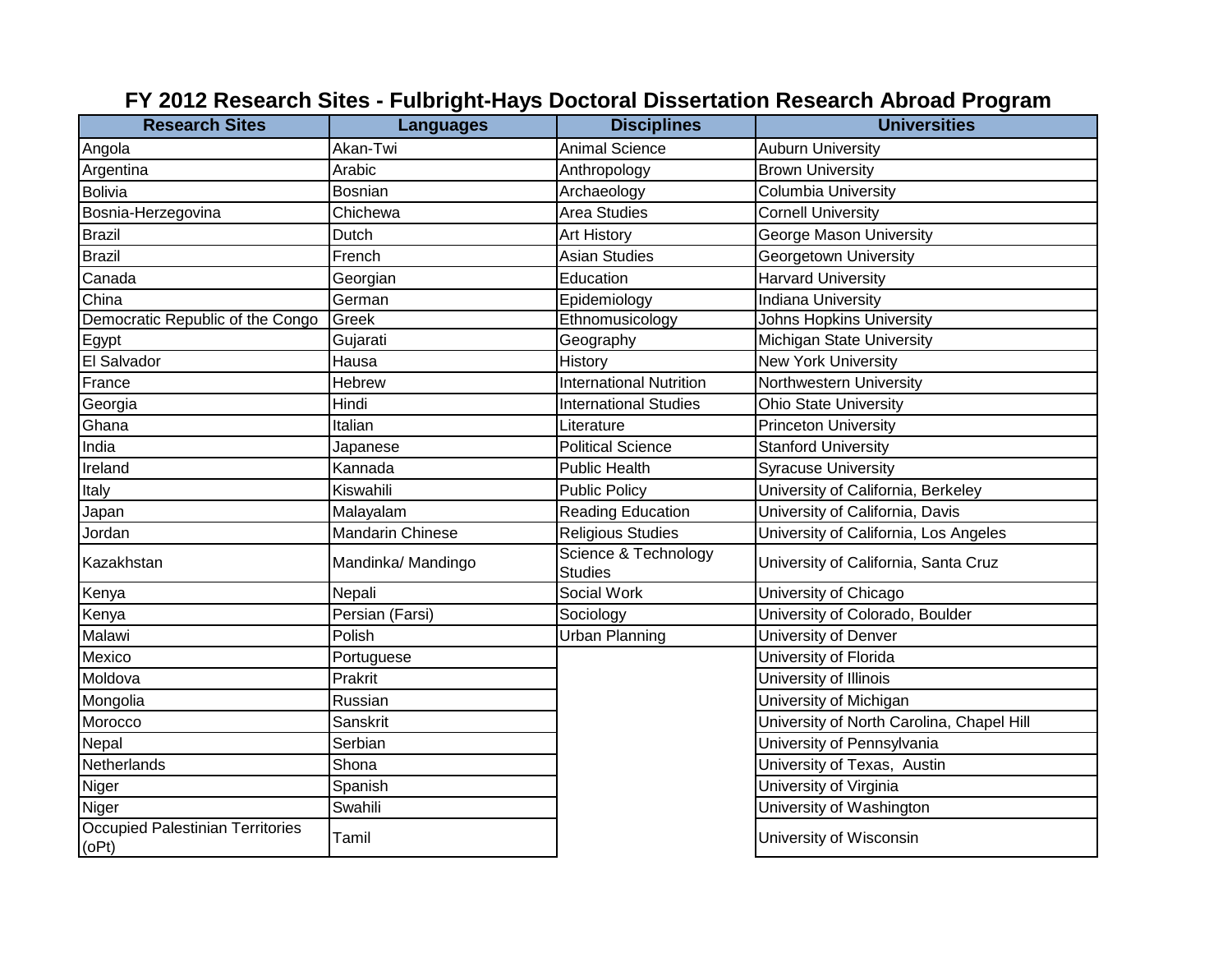| <b>Research Sites</b> | <b>Languages</b> | <b>Disciplines</b> | <b>Universities</b>          |
|-----------------------|------------------|--------------------|------------------------------|
| Poland                | Telugo           |                    | <b>Washington University</b> |
| Portugal              | Thai             |                    | <b>Yale University</b>       |
| Russia                | Tibetan          |                    |                              |
| Senegal               | Turkish          |                    |                              |
| Serbia                | Urdu             |                    |                              |
| South Africa          | <b>Uzbek</b>     |                    |                              |
| Spain                 | Vietnamese       |                    |                              |
| Switzerland           | Wolof            |                    |                              |
| Taiwan                | Xhosa            |                    |                              |
| Tanzania              | Zulu             |                    |                              |
| Thailand              |                  |                    |                              |
| The Gambia            |                  |                    |                              |
| Turkey                |                  |                    |                              |
| Uganda                |                  |                    |                              |
| Ukraine               |                  |                    |                              |
| United Kingdom        |                  |                    |                              |
| Vietnam               |                  |                    |                              |
| Zimbabwe              |                  |                    |                              |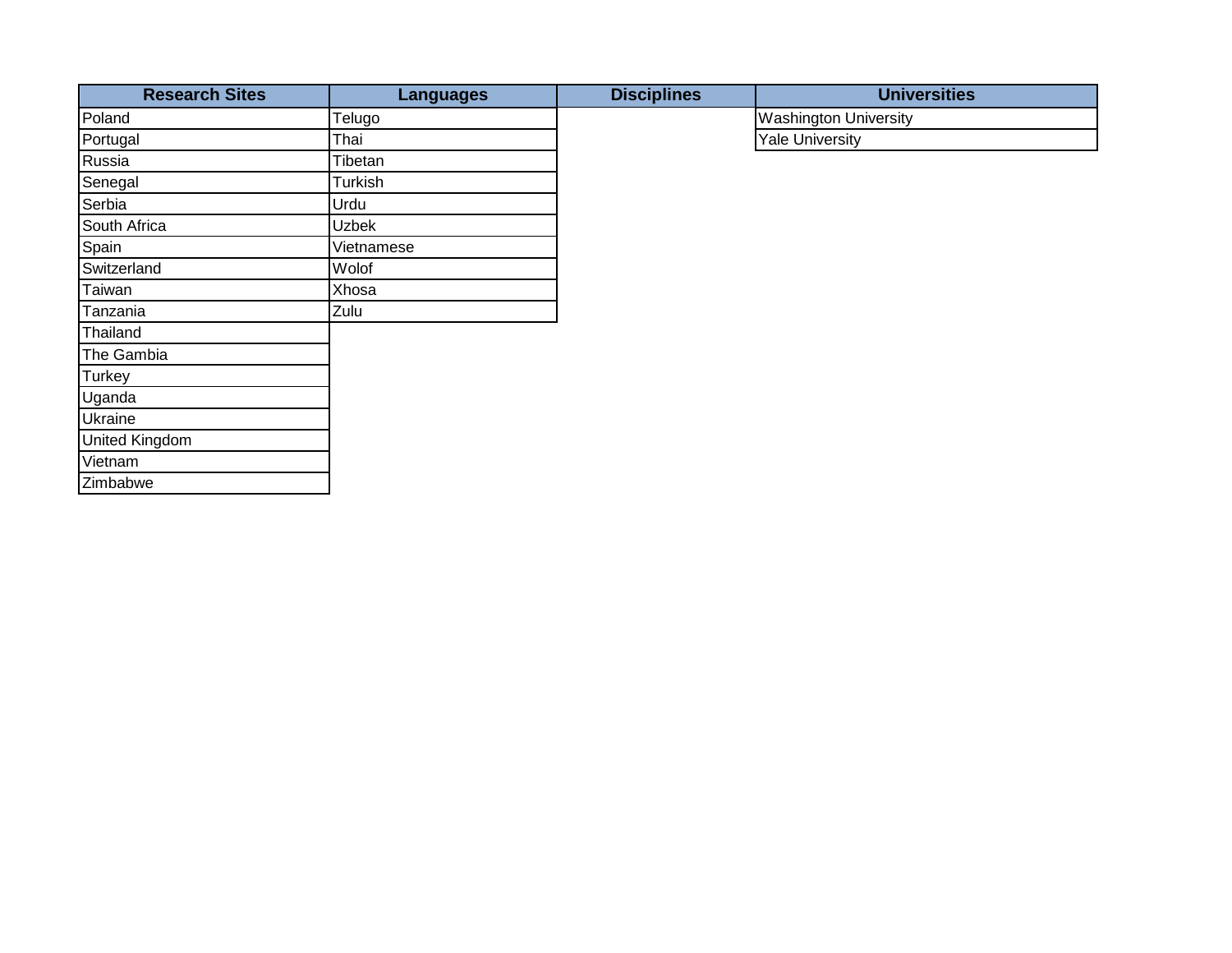| <b>Last Name</b> | <b>First Name</b> | Institution                 | <b>PO Number</b>                | <b>Discipline</b>                 | <b>Topic</b>                                                                                                                                                       | Language                      | <b>Research</b><br>Location | World<br><b>Area</b> | <b>Amount</b><br><b>Awarded</b> |  |
|------------------|-------------------|-----------------------------|---------------------------------|-----------------------------------|--------------------------------------------------------------------------------------------------------------------------------------------------------------------|-------------------------------|-----------------------------|----------------------|---------------------------------|--|
|                  | <b>Africa</b>     |                             |                                 |                                   |                                                                                                                                                                    |                               |                             |                      |                                 |  |
| Abidine          | Karima            | Northwestern<br>University  | P022A120046-004                 | Cultural<br>Anthropology          | Talk from the Body:<br>Contemporary<br>Dance and Social<br>Change in Urban<br>Morocco                                                                              | Moroccan<br>Arabic,<br>French | Morocco                     | AF                   | \$30,612                        |  |
| Beckham          | Sarah             | Johns Hopkins<br>University | P022A120020-002 Public Health   |                                   | To be Called Mama<br>Brings Respect:<br>Roles,<br>Responsibilities,<br>and Identities<br>Among Mothers at<br>Very High Risk for<br>HIV/AIDS in Irgina,<br>Tanzania | Swahili                       | Tanzania                    | AF                   | \$29,656                        |  |
| <b>Bliss</b>     | Jessica           | Cornell<br>University       | P022A120033-003                 | International<br><b>Nutrition</b> | Utilization of<br>Treatment<br>Programs for Child<br>Severe Acute<br>Malnutrition in Niger                                                                         | Hausa                         | Niger                       | AF                   | \$22,570                        |  |
| Deja             | Richard           | University of<br>Illinois   | P022A120038-002 Ethnomusicology |                                   | Popular Music, the<br>Malawi-South Africa<br>Circuit, and Cultural<br>Citizenship in<br>Southern Africa                                                            | Zulu,<br>Chichewa             | South Africa:<br>Malawi     | <b>AF</b>            | \$38,413                        |  |
| Frame            | Mariko            | University of<br>Denver     | P022A120010-001                 | International<br><b>Studies</b>   | The Ecological<br>Dimension to<br>Foreign Investment<br>in African Primary<br>Sectors: A<br>Biophysical<br>Assessment                                              | Swahili                       | Tanzania                    | AF                   | \$20,292                        |  |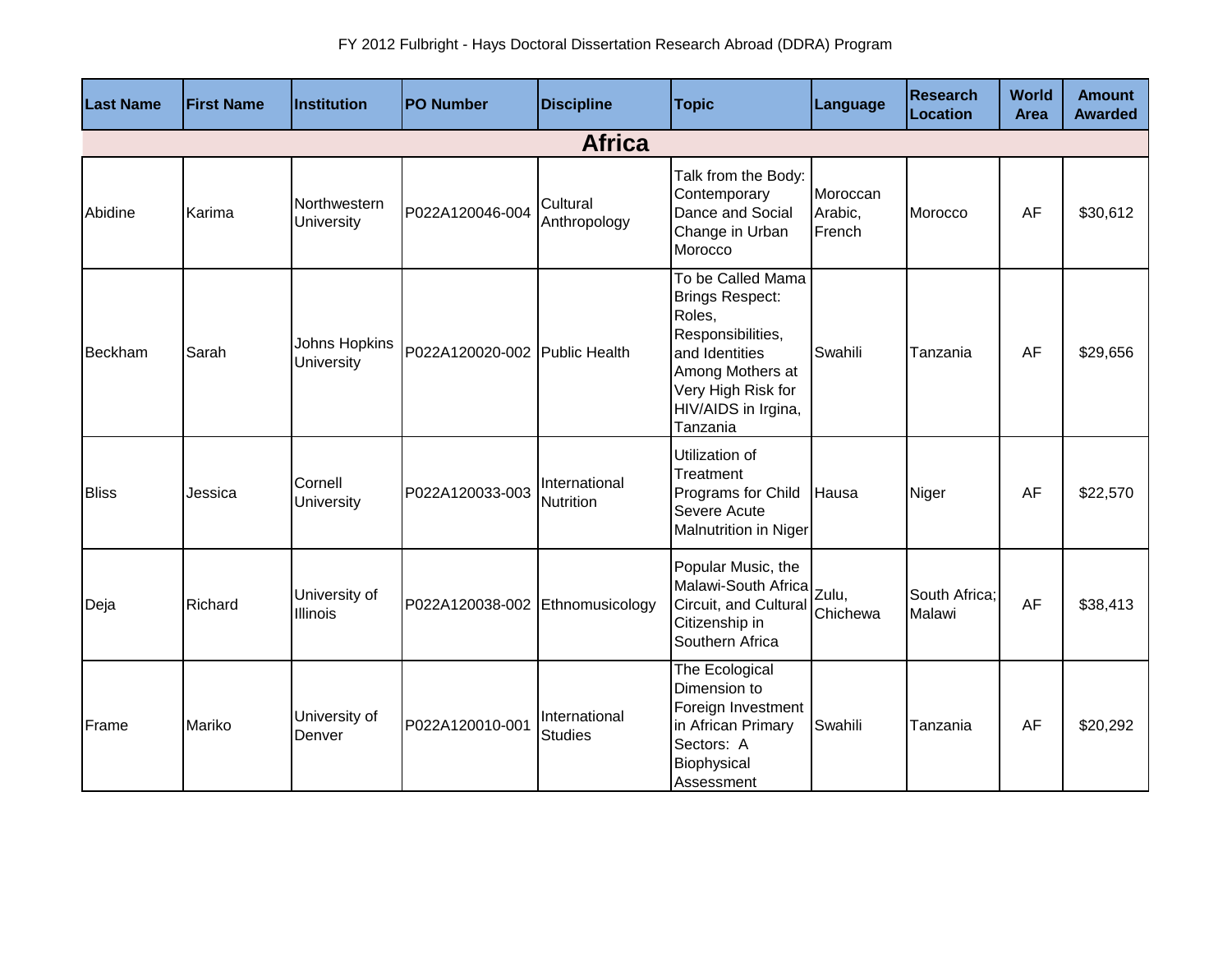| <b>Last Name</b>     | <b>First Name</b> | <b>Institution</b>           | <b>PO Number</b>                | <b>Discipline</b> | <b>Topic</b>                                                                                                | <b>Language</b>       | <b>Research</b><br>Location | <b>World</b><br><b>Area</b> | <b>Amount</b><br><b>Awarded</b> |
|----------------------|-------------------|------------------------------|---------------------------------|-------------------|-------------------------------------------------------------------------------------------------------------|-----------------------|-----------------------------|-----------------------------|---------------------------------|
| Grimstad             | Ann Lee           | University of<br>Florida     | P022A120041-006 African History |                   | Zanzibar: The Nine-<br><b>Hour Revolution</b>                                                               | Kiswahili             | Tanzania;<br>Uganda         | AF                          | \$42,683                        |
| <b>Heller</b>        | Alison            | Washington<br>University     | P022A120012-002 Anthropology    |                   | Negotiating<br>Destigmatization<br>Processes Among<br>Women with Fistula<br>in Hausa Speaking               | Hausa,<br>French      | Niger                       | AF                          | \$28,846                        |
| Hussey               | Robert            | University of<br>Florida     | P022A120041-004 Archaeology     |                   | A Collaborative<br>Rescue<br>Archaeological and<br>Historical<br>Investigation of<br>Tetouan's<br>Mazmorras | Arabic,<br>Spanish    | Morocco                     | AF                          | \$24,988                        |
| Kustenbauder Matthew |                   | Harvard<br>University        | P022A120040-002 History         |                   | South African<br>Cosmopolitans in a<br><b>British Imperial</b><br>World, c. 1850-<br>1950                   | Xhosa, Zulu           | South Africa                | AF                          | \$37,939                        |
| Lewis                | Amanda            | Michigan State<br>University | P022A120030-005 History         |                   | Knowing Wildlife,<br>Knowing the Land:<br>Community-Based<br>Conservation of<br>Amboseli National<br>Park   | Swahili               | Kenya                       | AF                          | \$40,099                        |
| McConnell            | <b>Bree</b>       | University of<br>Washington  | P022A120055-002 Ethnomusicology |                   | <b>Singing What You</b><br>Cannot Say: Music<br>and Health<br>Education in The<br>Gambia                    | Mandinka/<br>Mandingo | The Gambia                  | AF                          | \$41,175                        |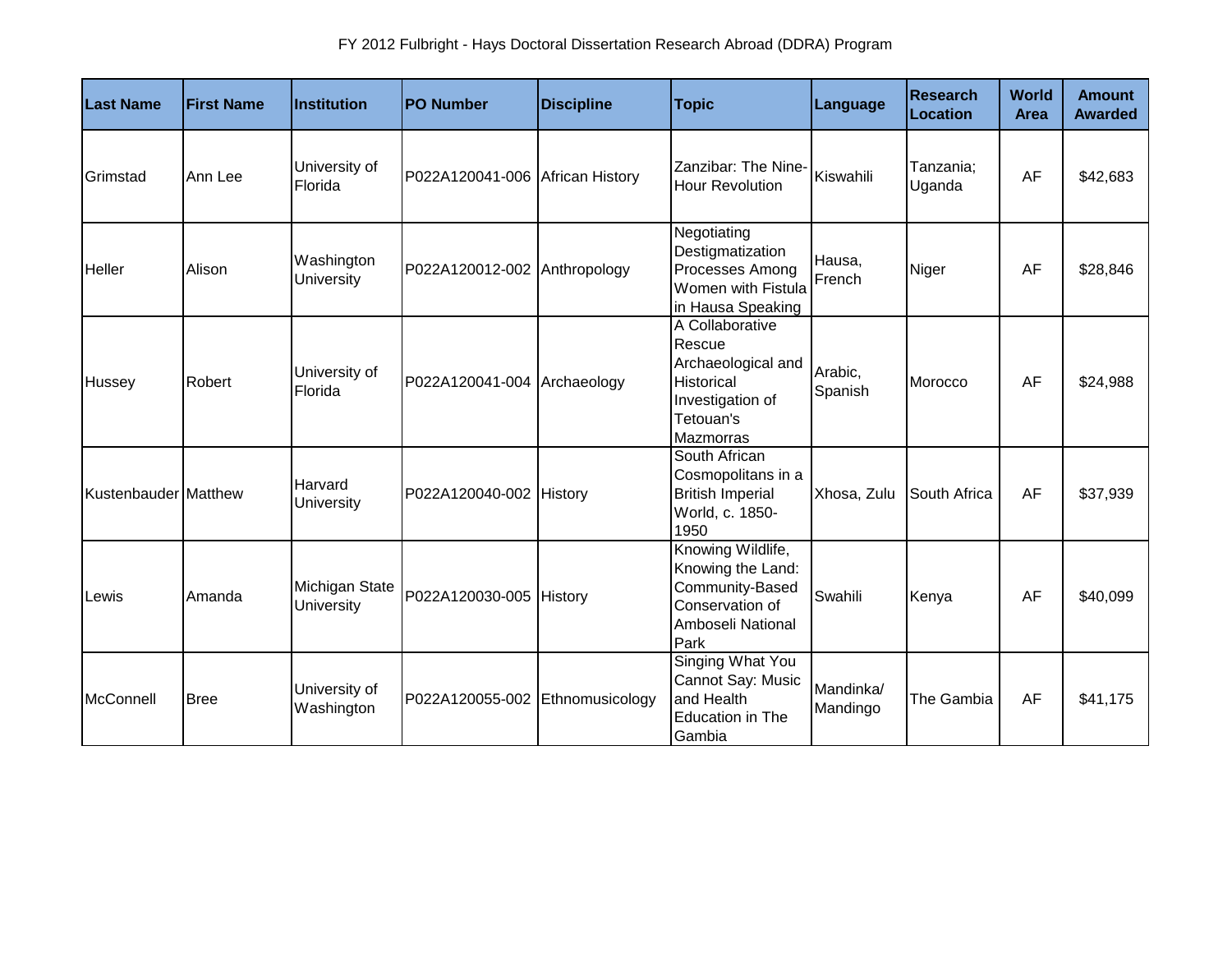| <b>Last Name</b> | <b>First Name</b> | Institution                  | <b>PO Number</b>               | <b>Discipline</b>           | <b>Topic</b>                                                                                                               | Language         | <b>Research</b><br>Location    | World<br><b>Area</b> | <b>Amount</b><br><b>Awarded</b> |
|------------------|-------------------|------------------------------|--------------------------------|-----------------------------|----------------------------------------------------------------------------------------------------------------------------|------------------|--------------------------------|----------------------|---------------------------------|
| Melnysyn         | Shana             | University of<br>Michigan    | P022A120002-010                | Anthropology and<br>History | Rebellion in<br>Colonial Angola:<br>Event as History<br>and Memory                                                         | Portuguese       | Angola;<br>Canada;<br>Portugal | AF                   | \$46,170                        |
| Owen             | Caleb             | Michigan State<br>University | P022A120030-006 History        |                             | Cultures of<br>Exclusion: Leisure,<br>Urban Conflict and<br>the Making of the<br>Kenyan State 1964-                        | Swahili          | Kenya                          | AF                   | \$40,290                        |
| Riley            | Emily             | Michigan State<br>University | P022A120030-003 Anthropology   |                             | 'The Fight Against<br>Wastefulness':<br>Legal and Political<br>Regulation of<br><b>Family Ceremonies</b><br>in Senegal     | French,<br>Wolof | Senegal                        | AF                   | \$33,285                        |
| Saleem           | Haneefa           | Johns Hopkins<br>University  | P022A120020-003 Public Health  |                             | Experiences of<br>Women and Men<br>Living with HIV in<br>Iringa, Tanzania                                                  | Swahili          | Tanzania                       | AF                   | \$26,268                        |
| Sheldon          | <b>Brittany</b>   | Indiana<br>University        | P022A120053-004 History of Art |                             | Visualizing Culture:<br>Wall Paintings by<br>Women in Northern<br>Ghana                                                    | Akan-Twi         | Ghana                          | AF                   | \$20,462                        |
| Smith            | Kimberly          | Auburn<br>University         | P022A120039-001                | Reading<br>Education        | <b>Building Beginning</b><br>Literacy Skills in L2<br>Learners in West<br>Africa through Oral<br>Vocabulary<br>Development | French           | Senegal                        | AF                   | \$27,066                        |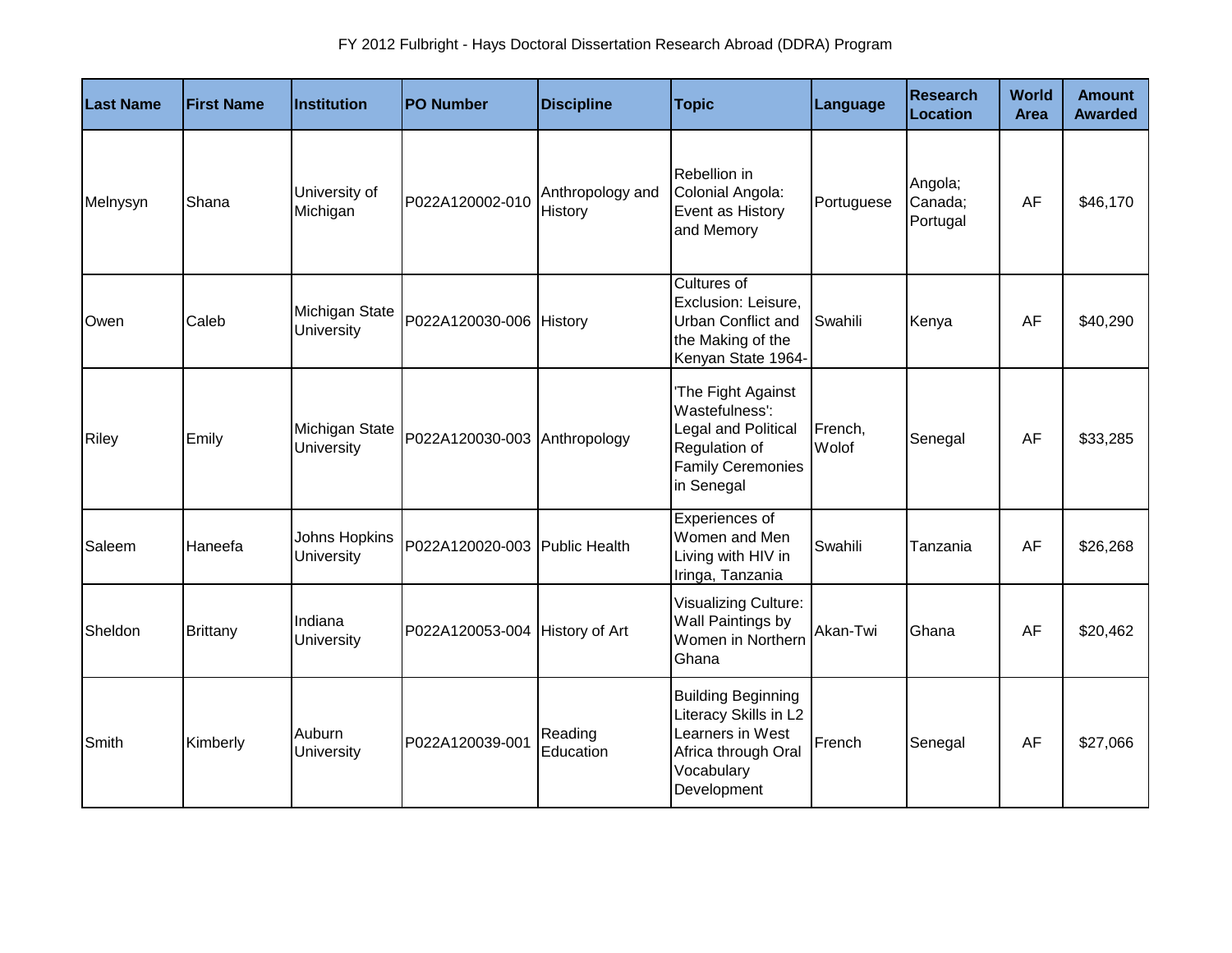| <b>Last Name</b> | <b>First Name</b> | <b>Institution</b>                       | <b>PO Number</b>                  | <b>Discipline</b>        | <b>Topic</b>                                                                                                               | Language                           | <b>Research</b><br><b>Location</b>     | <b>World</b><br><b>Area</b> | <b>Amount</b><br><b>Awarded</b> |
|------------------|-------------------|------------------------------------------|-----------------------------------|--------------------------|----------------------------------------------------------------------------------------------------------------------------|------------------------------------|----------------------------------------|-----------------------------|---------------------------------|
| Suk              | William           | Syracuse<br>University                   | P022A120048-005 Anthropology      |                          | Collaboration and<br>Conflict in<br>Transnationally-<br><b>Dispersed</b><br>Zimbabwean<br>Families                         | Shona, Zulu<br>(Ndbele<br>dialect) | Zimbabwe;<br>South Africa              | AF                          | \$55,434                        |
| Vanderpoel       | Rachel            | Northwestern<br>University               | P022A120046-003 Political Science |                          | <b>Beyond Disorder:</b><br>Comparative Social Swahili,<br>Bargains in<br>Congo's Civil War                                 | French                             | Democratic<br>Republic of<br>the Congo | AF                          | \$23,315                        |
| Weghorst         | Keith             | University of<br>Florida                 | P022A120041-001                   | <b>Political Science</b> | Live to Fight<br>Another Day (and<br>Learning to do it):<br><b>Political Opposition</b><br>in African Electoral<br>Regimes | Swahili                            | Tanzania                               | AF                          | \$29,389                        |
| Wint             | Hollian           | New York<br><b>University</b>            | P022A120017-010 History           |                          | <b>Credible Relations:</b><br>Indian Finance and<br>East African<br>Society in the<br>Indian Ocean, c.<br>1840-1930        | Arabic,<br>Gujarati                | Tanzania;<br>United<br>Kingdom         | AF                          | \$39,706                        |
|                  |                   |                                          |                                   |                          | <b>Central/Eastern Europe and Eurasia</b>                                                                                  |                                    |                                        |                             |                                 |
| Czarnecki        | Natalja           | University of<br>Chicago                 | P022A120027-035 Anthropology      |                          | Food-Consumer<br>Encounters: Trust,<br>Uncertainty, and<br>Transition in Post-<br>Socialist Georgia                        | Georgian,<br>Russian               | Georgia                                | <b>CEE</b>                  | \$38,416                        |
| Demuth           | <b>Bathsheba</b>  | University of<br>California,<br>Berkeley | P022A120029-012 History           |                          | Arctic Neighbors:<br>An Environmental<br>History of the North<br>Pacific                                                   | Russian                            | Russia                                 | <b>CEE</b>                  | \$46,550                        |
| Johnson          | Eric              | University of<br>California,<br>Berkeley | P022A120029-023 History           |                          | The Revolutionary<br>in Everyday Life:<br><b>Russian Radicals</b><br>and Their Personal<br>Relationships in the            | Russian                            | Russia                                 | <b>CEE</b>                  | \$43,890                        |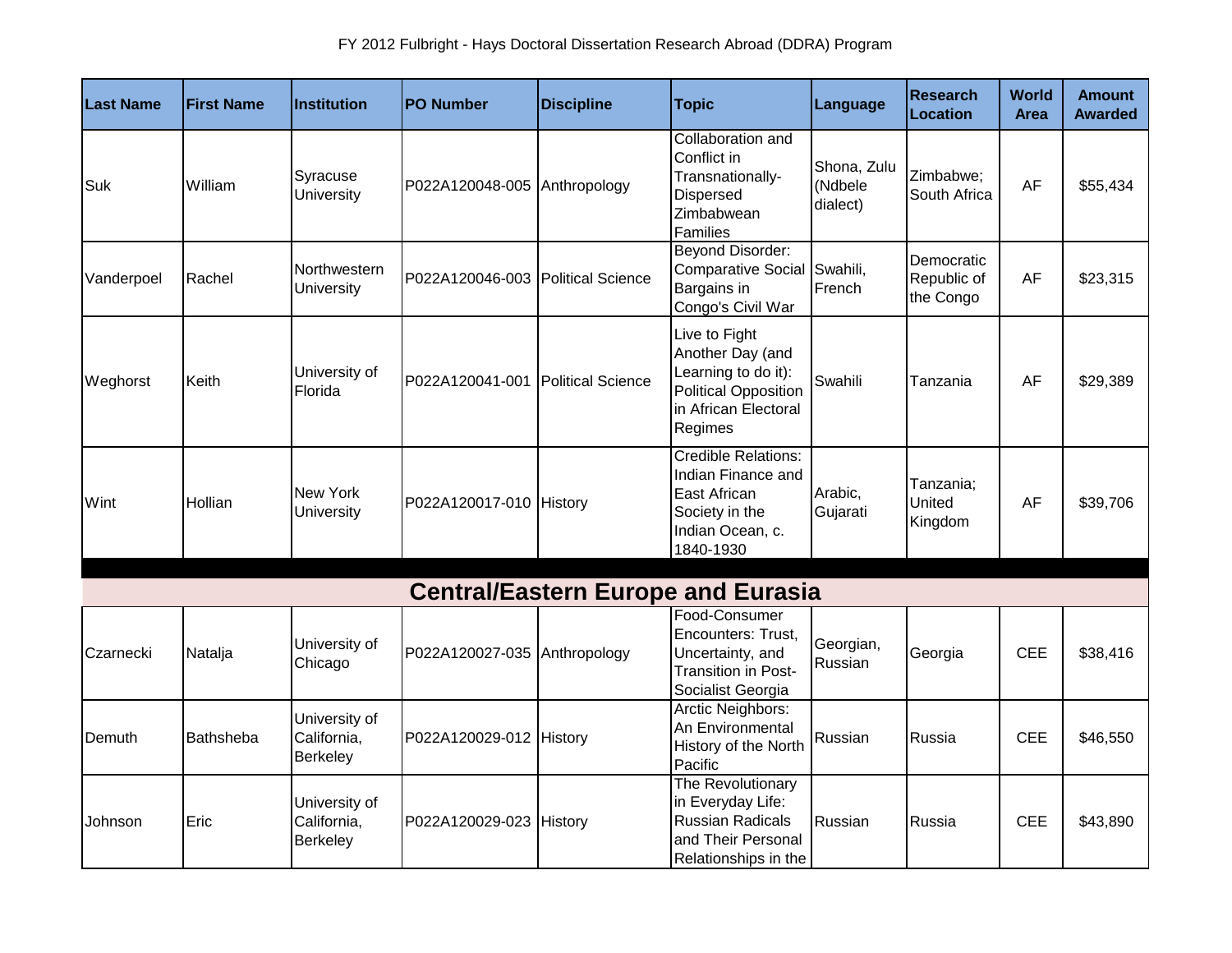| <b>Last Name</b> | <b>First Name</b> | Institution                              | <b>PO Number</b>                  | <b>Discipline</b>                   | <b>Topic</b>                                                                                             | <b>Language</b>     | <b>Research</b><br>Location       | World<br><b>Area</b> | <b>Amount</b><br><b>Awarded</b> |
|------------------|-------------------|------------------------------------------|-----------------------------------|-------------------------------------|----------------------------------------------------------------------------------------------------------|---------------------|-----------------------------------|----------------------|---------------------------------|
| Kotecki          | Kristine          | University of<br>Texas, Austin           | P022A120008-004                   | Literature                          | After the Archive:<br><b>Framing Cultural</b><br>Memory in Post-<br>Yugoslav<br>Collections              | Bosnian,<br>Serbian | Serbia;<br>Bosnia-<br>Herzegovina | <b>CEE</b>           | \$21,558                        |
| Kurjanska        | Malgorzata        | University of<br>California,<br>Berkeley | P022A120029-019                   | Sociology                           | Imperial States and<br>Civic Legacies:<br>associational life in<br>pre-WWI and<br>interwar Poland        | Polish              | Poland                            | <b>CEE</b>           | \$27,550                        |
| Lin              | Tony              | University of<br>California,<br>Berkeley | P022A120029-004                   | Slavic Languages<br>and Literatures | Myth and<br>Appropriation:<br>Chopin in the<br>Context of Polish,<br>Russian and                         | Polish,<br>Russian  | Poland;<br>Russia                 | <b>CEE</b>           | \$39,370                        |
| Marquardt        | Kyle              | University of<br>Wisconsin               | P022A120013-008 Political Science |                                     | Language, Identity,<br>Mobilization:<br>Regional Grievance<br>and Collective<br>Action in Eurasia        | Russian             | Russia;<br>Moldova                | <b>CEE</b>           | \$35,128                        |
| Maydanchik       | Michelle          | University of<br>Chicago                 | P022A120027-001 Art History       |                                     | <b>Creative Disruption:</b><br>Performance Art in<br>Post-Soviet<br>Moscow                               | Russian             | Russia                            | <b>CEE</b>           | \$48,572                        |
| Megowan          | Erina             | Georgetown<br>University                 | P022A120060-004 History           |                                     | For Fatherland, For<br>Culture! State,<br>Intelligentsia and<br>Culture In Russia's<br>Regions 1941-1945 | Russian             | Russia                            | <b>CEE</b>           | \$47,974                        |
| Nungovitch       | Petro             | New York<br>University                   | P022A120017-001                   | Modern European<br>History          | From Royal<br>Necropolis to<br>National Pantheon:<br>Embodying the<br>Polish National Idea               | Polish              | Poland                            | <b>CEE</b>           | \$30,804                        |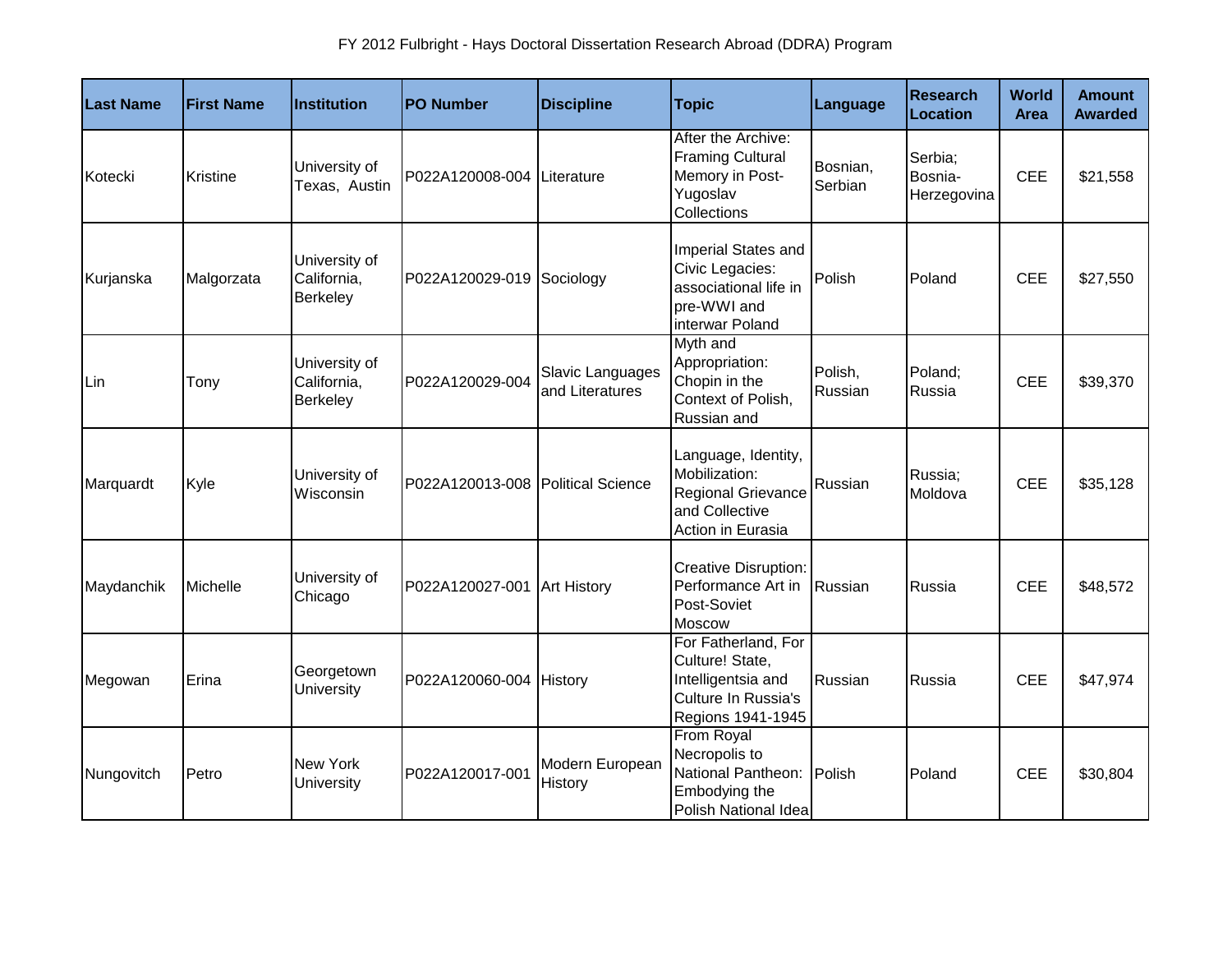| Last Name   | <b>First Name</b> | <b>Institution</b>                              | <b>PO Number</b>          | <b>Discipline</b>             | <b>Topic</b>                                                                                                            | Language                      | <b>Research</b><br>Location       | World<br><b>Area</b> | <b>Amount</b><br><b>Awarded</b> |  |  |  |
|-------------|-------------------|-------------------------------------------------|---------------------------|-------------------------------|-------------------------------------------------------------------------------------------------------------------------|-------------------------------|-----------------------------------|----------------------|---------------------------------|--|--|--|
| Ringlee     | Andrew            | University of<br>North Carolina,<br>Chapel Hill | P022A120056-005 History   |                               | The Tsar's Militant<br>Charity: The Red<br>Cross in Imperial<br>Russia, 1867-1914                                       | Russia                        | Russia                            | <b>CEE</b>           | \$45,830                        |  |  |  |
| Roe         | Alan              | Georgetown<br>University                        | P022A120060-006 History   |                               | Venturing into<br>Soviet Nature:<br><b>Outdoor Recreation</b><br>in the Soviet Union<br>$(1950 - 1991)$                 | Russian                       | Russia                            | <b>CEE</b>           | \$45,112                        |  |  |  |
| Rosenfeld   | <b>Bryn</b>       | Princeton<br>University                         | P022A120061-001           | Politics                      | The Post-Soviet<br>Middle Classes                                                                                       | Russian                       | Russia:<br>Kazakhstan;<br>Ukraine | <b>CEE</b>           | \$41,880                        |  |  |  |
| Saris       | Leigh             | University of<br>Michigan                       | P022A120002-007           | Sociocultural<br>Anthropology | Aegean Networks:<br>Greeks-Turkish<br>Everyday<br>Transnational<br>Encounters                                           | Greek,<br>Turkish             | <b>Turkey</b>                     | <b>CEE</b>           | \$32,128                        |  |  |  |
| Todd        | Meagan            | University of<br>Colorado,<br><b>Boulder</b>    | P022A120031-004 Geography |                               | <b>Examining Spaces</b><br>of Faith in Russia's<br>Capital: The<br>Conflict over<br>Mosque<br>Construction in<br>Moscow | Russian                       | Russia                            | <b>CEE</b>           | \$44,581                        |  |  |  |
| Vithayathil | Anne              | Indiana<br>University                           | P022A120053-007 History   |                               | Cholera and<br>Medicine Men on<br>the Russian<br>Frontier: How<br>Disease and<br>Migration Made an<br>Empire, 1892-1929 | Uzbek,<br>Russian,<br>Persian | Russia                            | <b>CEE</b>           | \$35,630                        |  |  |  |
| Yoder       | Audra             | University of<br>North Carolina,<br>Chapel Hill | P022A120056-001 History   |                               | From Luxury to<br>Necessity: Tea and Russian<br>National Identity in<br>Russia, 1682-1900                               |                               | Russia                            | <b>CEE</b>           | \$39,487                        |  |  |  |
|             | <b>East Asia</b>  |                                                 |                           |                               |                                                                                                                         |                               |                                   |                      |                                 |  |  |  |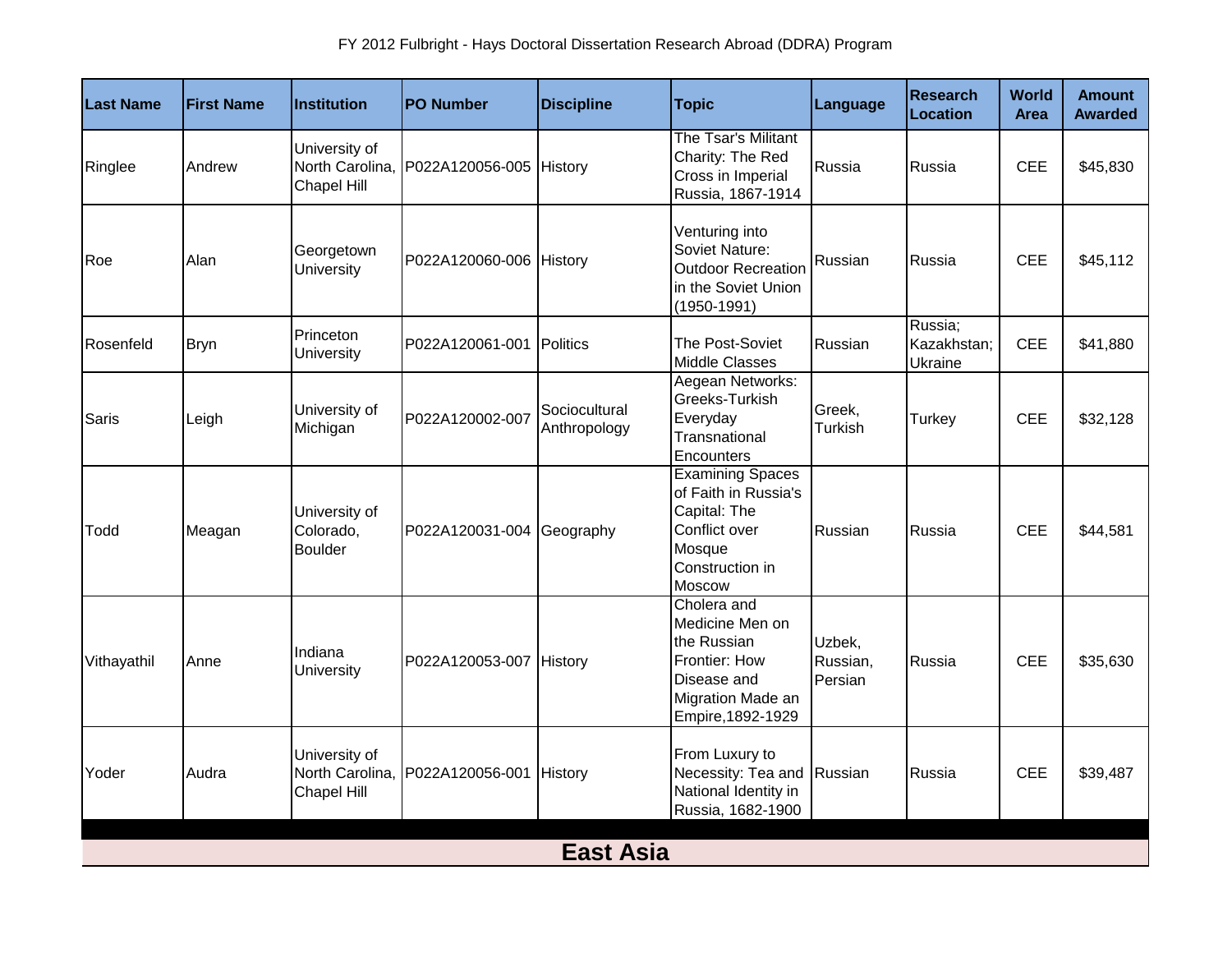| Last Name  | <b>First Name</b> | <b>Institution</b>                          | <b>PO Number</b>                  | <b>Discipline</b>                               | <b>Topic</b>                                                                                           | Language              | <b>Research</b><br><b>Location</b> | <b>World</b><br><b>Area</b> | <b>Amount</b><br><b>Awarded</b> |
|------------|-------------------|---------------------------------------------|-----------------------------------|-------------------------------------------------|--------------------------------------------------------------------------------------------------------|-----------------------|------------------------------------|-----------------------------|---------------------------------|
| Carter     | Caleb             | University of<br>California, Los<br>Angeles | P022A120057-008 Buddhist Studies  |                                                 | <b>Ritualized Terrain:</b><br>Early Modern<br>Ascents in Japan's<br>Togakushi<br>Mountains             | Japanese              | Japan                              | EA                          | \$82,620                        |
| Chaney     | Wesley            | Stanford<br>University                      | P022A120032-008 History           |                                                 | Land, Trade, and<br>the Law on the Sino-Tibetan,<br>Tibetan Border,<br>1723-1911                       | Chinese               | China                              | EA                          | \$42,914                        |
| Christophe | Ahn               | Cornell<br>University                       | P022A120033-001 Asian Studies     |                                                 | The Kim Hui-ro<br>Trial: Language,<br>Law, and National<br>Belonging in<br>Postwar Japan               | Japanese              | Japan                              | EA                          | \$45,712                        |
| Davidson   | Shannon           | Stanford<br>University                      | P022A120032-004 Education         |                                                 | Mental health in<br>Chinese schools:<br><b>Adapting Global</b><br>Paradigms in Policy<br>and Practice  | Mandarin              | China                              | EA                          | \$36,889                        |
| Gregory    | Eugene            | Georgetown<br>University                    | P022A120060-003                   | History of Late<br>Imperial and<br>Modern China | The Military, Law,<br>and Society in Qing<br>China                                                     | Chinese<br>(Mandarin) | Taiwan;<br>China                   | EA                          | \$11,450                        |
| Haskell    | Jennifer          | Stanford<br>University                      | P022A120032-006 Political Science |                                                 | <b>The Political</b><br>Economy of<br><b>Education Policy in</b><br>China                              | Mandarin<br>Chinese   | China                              | EA                          | \$34,149                        |
| Lamson     | <b>Brandon</b>    | University of<br>Wisconsin                  | P022A120013-001 Political Science |                                                 | Local Worlds of<br>Welfare: State and<br>Non-State Public<br>Goods Provision in<br>China               | Mandarin<br>Chinese   | China                              | EA                          | \$40,560                        |
| Meyskens   | Covell            | University of<br>Chicago                    | P022A120027-025 History           |                                                 | Preparing for a War<br><b>That Never</b><br>Happened: Political<br>Economy and Cold<br>War Social Life | Mandarin              | China                              | EA                          | \$28,655                        |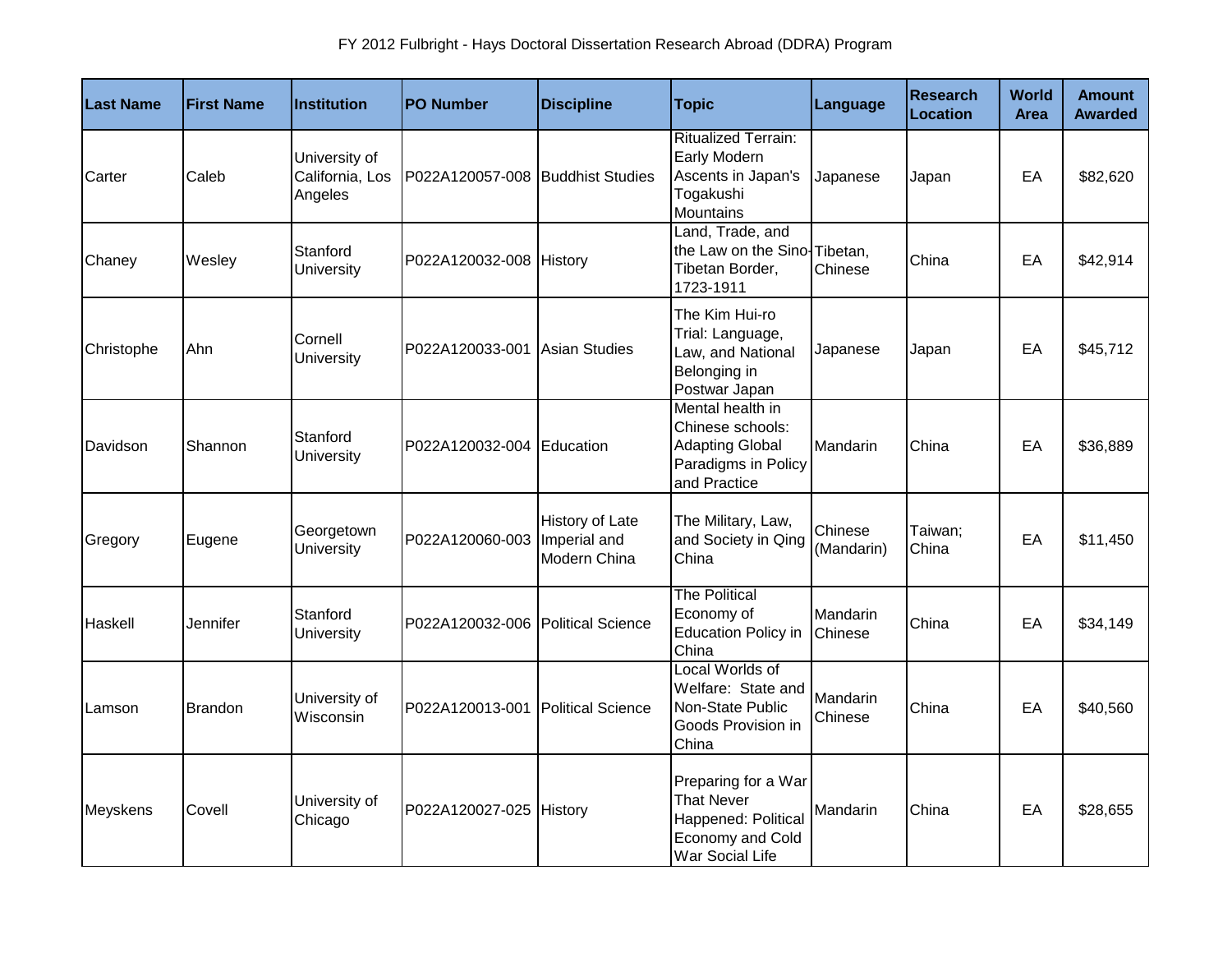| <b>Last Name</b> | <b>First Name</b> | Institution                                     | <b>PO Number</b>                  | <b>Discipline</b>                                   | <b>Topic</b>                                                                                                        | Language                          | <b>Research</b><br>Location | World<br><b>Area</b> | <b>Amount</b><br><b>Awarded</b> |
|------------------|-------------------|-------------------------------------------------|-----------------------------------|-----------------------------------------------------|---------------------------------------------------------------------------------------------------------------------|-----------------------------------|-----------------------------|----------------------|---------------------------------|
| Robinson         | Christina         | University of<br>Virginia                       | P022A120019-002 Religious Studies |                                                     | Poetry and the New<br>Public: Buddhist<br>Literature in the<br>Making of Early<br><b>Modern Tibet</b>               | Chinese<br>(Mandarin),<br>Tibetan | China;<br>Mongolia          | EA                   | \$29,622                        |
| <b>Russo</b>     | Gina              | Stanford<br>University                          | P022A120032-005 History           |                                                     | Language Reform<br>and the<br>Construction of<br>Identity in Twentieth<br>Century China                             | Mandarin<br>Chinese               | China                       | EA                   | \$32,078                        |
| Sklarew          | Jennifer          | George Mason<br>University                      | P022A120007-001                   | <b>Public Policy</b>                                | The Impact of<br>Catastrophic<br>Events and<br>Institutional<br>Relationships on<br>Japanese Energy<br>Policymaking | Japanese                          | Japan                       | EA                   | \$59,075                        |
| Smith            | Margaret          | University of<br>North Carolina,<br>Chapel Hill | P022A120056-003 Epidemiology      |                                                     | The Feasibility of<br>Eliminating HIV in<br>China                                                                   | Mandarin<br>Chinese               | China                       | EA                   | \$35,038                        |
| Sorace           | Christian         | University of<br>Texas, Austin                  | P022A120008-001                   | <b>Political Science</b>                            | Reconstruction<br>from the<br>Grassroots: Local<br>Participation as a<br>Part of Central<br><b>State Planning</b>   | Mandarin<br>Chinese               | China                       | EA                   | \$33,106                        |
| Thurston         | Timothy           | Ohio State<br><b>University</b>                 | P022A120018-003                   | <b>Chinese Ethnic</b><br>Literature and<br>Folklore | <b>Tibetan Comedy</b><br>and the Public<br>Intellectual in A<br>mdo                                                 | Tibetan,<br>Chinese               | China                       | EA                   | \$34,896                        |
| Vaughan          | Earl              | Cornell<br>University                           | P022A120033-006                   | Science &<br>Technology<br><b>Studies</b>           | Recovering<br>Communities:<br>Participatory<br>Recovery Planning<br>from Kobe to<br>Tohoku                          | Japanese                          | Japan                       | EA                   | \$55,665                        |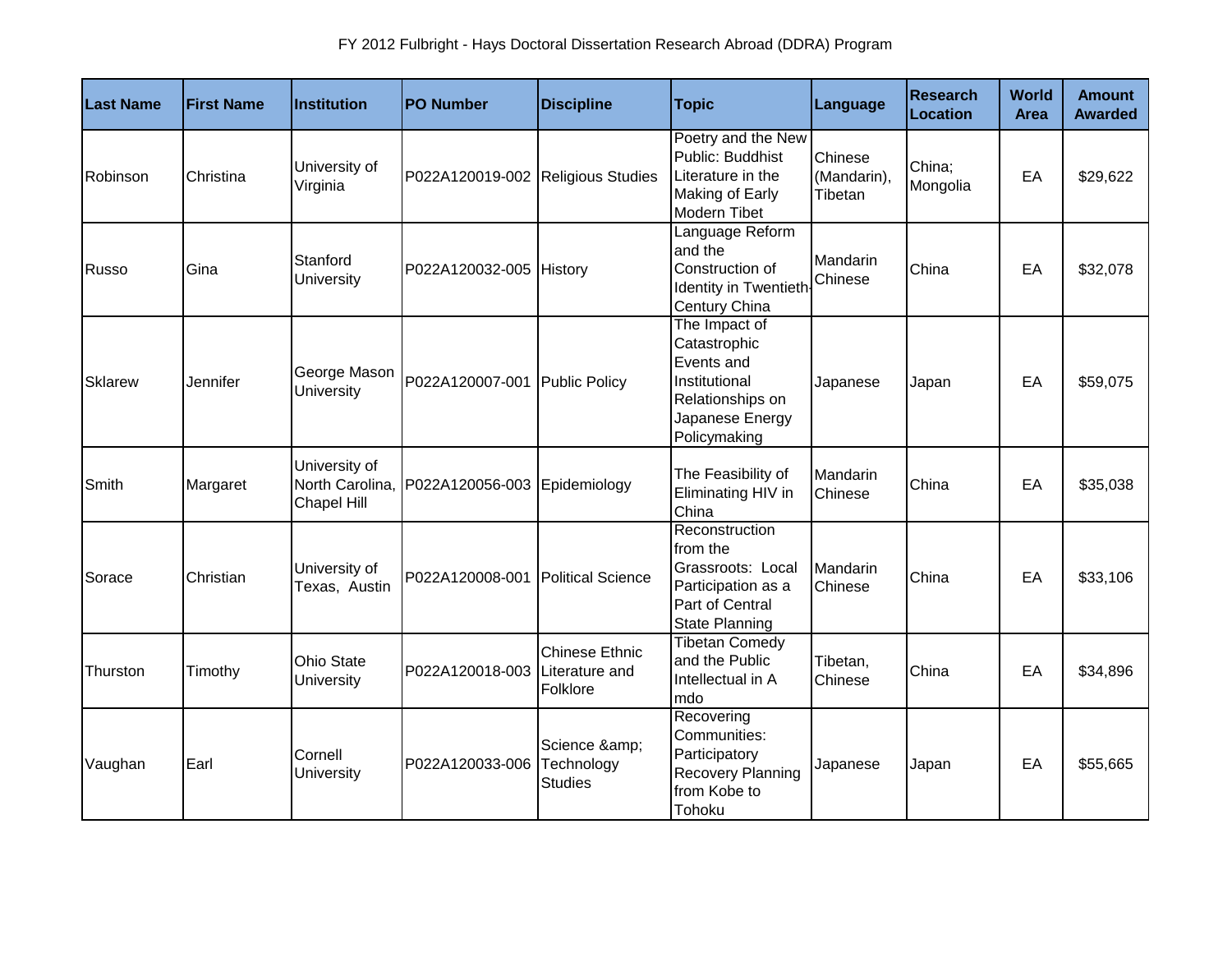| <b>Last Name</b> | <b>First Name</b> | Institution                                | <b>PO Number</b>                  | <b>Discipline</b> | <b>Topic</b>                                                                                                                       | Language                                            | <b>Research</b><br>Location | <b>World</b><br><b>Area</b> | <b>Amount</b><br><b>Awarded</b> |
|------------------|-------------------|--------------------------------------------|-----------------------------------|-------------------|------------------------------------------------------------------------------------------------------------------------------------|-----------------------------------------------------|-----------------------------|-----------------------------|---------------------------------|
| Warner           | Travis            | University of<br>Chicago                   | P022A120027-036 Political Science |                   | <b>The Electoral</b><br>Connection in the<br>Chinese<br>Countryside: Top-<br>Down<br>Accountability and<br><b>Rural Governance</b> | Chinese<br>(Mandarin)                               | China                       | EA                          | \$31,489                        |
| Werner           | Jake              | University of<br>Chicago                   | P022A120027-017 History           |                   | <b>Making Mass</b><br>Society in<br>Shanghai: Cultural<br>and Economic<br>Transformation<br>among "The<br>People," 1949-1957       | Chinese,<br>Mandarin                                | China                       | EA                          | \$35,767                        |
| Wright           | James             | University of<br>California,<br>Santa Cruz | P022A120016-002 History           |                   | Beyond the Fence:<br>A history of<br><b>Militarized Spaces</b><br>and Japanese<br>Communities                                      | Japanese                                            | Japan                       | EA                          | \$43,800                        |
|                  |                   |                                            |                                   | <b>Near East</b>  |                                                                                                                                    |                                                     |                             |                             |                                 |
| <b>Barakat</b>   | Nora              | University of<br>California,<br>Berkeley   | P022A120029-026 History           |                   | Rethinking the<br>Modern: Nomads,<br>Animals and<br><b>Property Relations</b><br>in Late Ottoman                                   | Modern<br>Turkish,<br>Arabic,<br>Ottoman<br>Turkish | Jordan;<br>Turkey           | <b>NE</b>                   | \$69,452                        |
| Glade            | Erin              | University of<br>Chicago                   | P022A120027-011 History           |                   | "We Are Not<br>Enemies of<br>Culture": Literature,<br>Modernization and<br>the Expansion of<br>American Soft<br>Power              | Arabic                                              | Egypt                       | <b>NE</b>                   | \$46,525                        |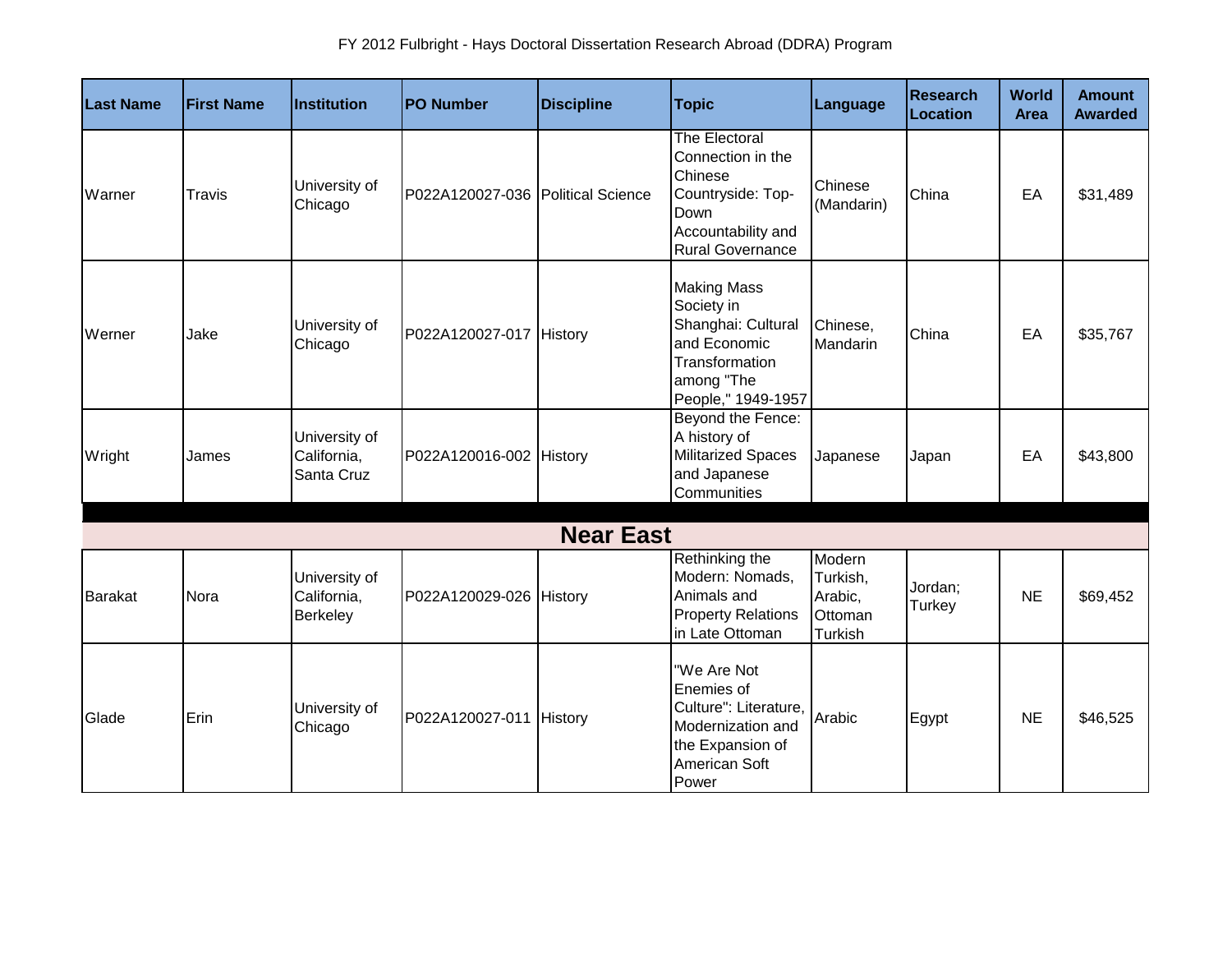| <b>Last Name</b>  | <b>First Name</b> | Institution                                | <b>PO Number</b>             | <b>Discipline</b>                               | <b>Topic</b>                                                                                                            | Language                                 | Research<br>Location                                              | <b>World</b><br><b>Area</b> | <b>Amount</b><br><b>Awarded</b> |
|-------------------|-------------------|--------------------------------------------|------------------------------|-------------------------------------------------|-------------------------------------------------------------------------------------------------------------------------|------------------------------------------|-------------------------------------------------------------------|-----------------------------|---------------------------------|
| Griffith          | Zoe               | <b>Brown</b><br>University                 | P022A120051-001 History      |                                                 | Egyptian Port Cities Turkish,<br>of the Ottoman<br>Mediterranean: a<br>Study of Early<br>Modern Imperial<br>Governance. | Arabic,<br>Ottoman<br>Turkish,<br>French | Egypt;<br>Turkey;<br>France                                       | <b>NE</b>                   | \$38,625                        |
| <b>Markiewicz</b> | Christopher       | University of<br>Chicago                   | P022A120027-032 history      |                                                 | Statesmen and<br>Scholars in the<br>Creation of Empire:<br>Concepts of<br>Ottoman Rulership<br>$(1453 - 1520)$          | Turkish,<br>Arabic,<br>Persian           | Turkey                                                            | <b>NE</b>                   | \$70,123                        |
| Moosavi           | Amir              | New York<br>University                     | P022A120017-009              | Middle Eastern<br>and Islamic<br><b>Studies</b> | Imagining a War:<br>Ideological<br>Posturing and<br>Slippages in the<br>Literature of the<br>Iran-Iraq War              | Arabic,<br>Persian                       | Netherlands:<br>United<br>Kingdom;<br>Jordan                      | <b>NE</b>                   | \$30,759                        |
| Ran-Rubin         | Michal            | University of<br>Chicago                   | P022A120027-018 Anthropology |                                                 | The Nature of<br>Citizenship:<br><b>Cultivating Political</b><br>Subjects in Israel-<br>Palestine                       | Arabic,<br>Hebrew                        | Israel,<br>Occupied<br>Palestinian<br><b>Territories</b><br>(OPt) | <b>NE</b>                   | \$64,541                        |
|                   |                   |                                            |                              | <b>South Asia</b>                               |                                                                                                                         |                                          |                                                                   |                             |                                 |
| Abbott            | <b>Nicholas</b>   | University of<br>Wisconsin                 | P022A120013-016 History      |                                                 | Household, Family,<br>and State in the<br>Awadh Nawabi, c.<br>1700-1860                                                 | Persian<br>(Farsi), Urdu                 | India                                                             | <b>SA</b>                   | \$36,614                        |
| <b>Butler</b>     | Christopher       | University of<br>California,<br>Santa Cruz | P022A120016-003              | Sociology                                       | Water Unites,<br><b>Water Divides:</b><br>Resistance to the<br>West Seti and<br>Upper Karnali<br>Dams in Nepal          | Nepali                                   | Nepal                                                             | <b>SA</b>                   | \$27,139                        |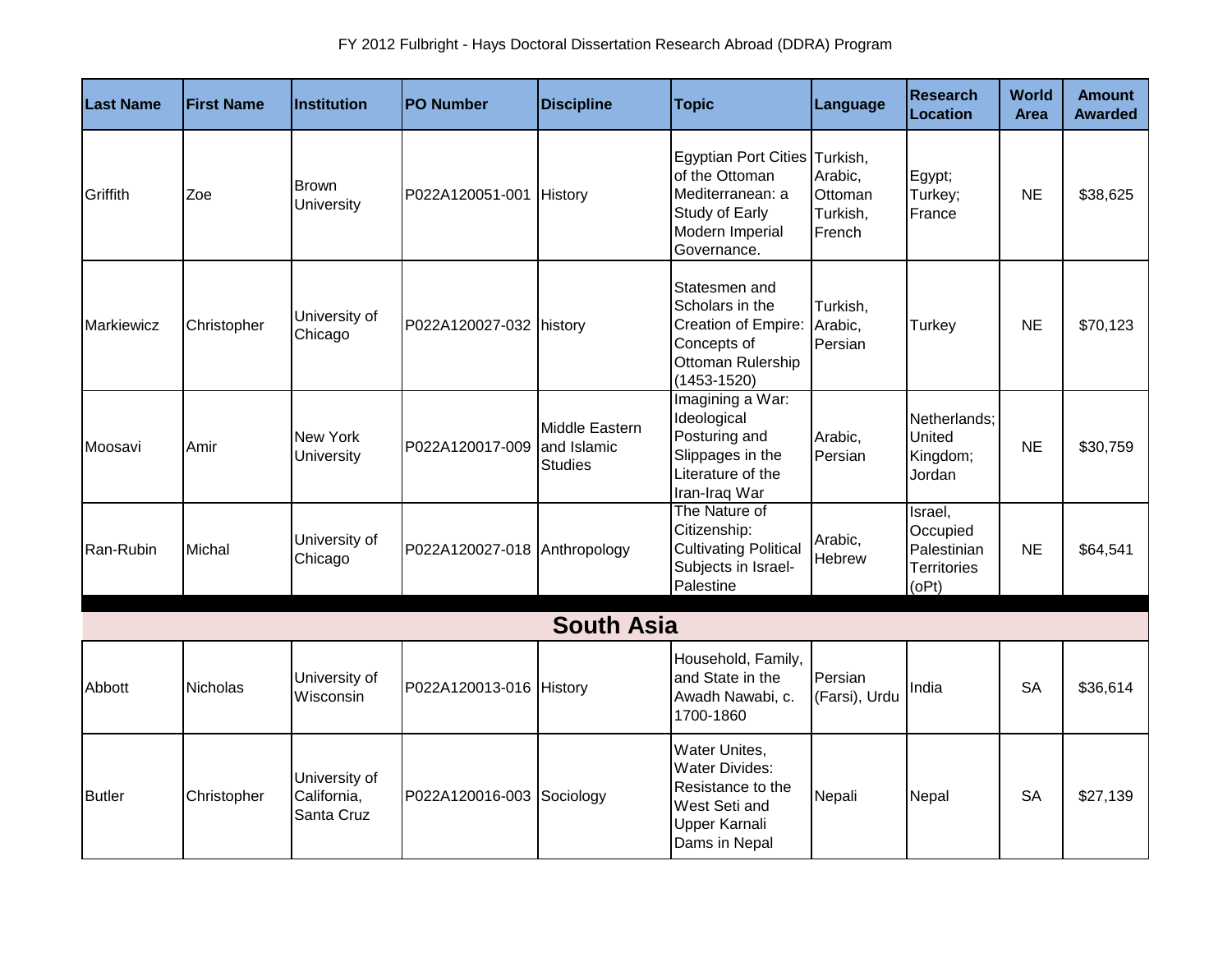| <b>Last Name</b>  | <b>First Name</b> | Institution                   | <b>PO Number</b>                  | <b>Discipline</b>                                                   | <b>Topic</b>                                                                                                               | Language                           | <b>Research</b><br>Location | World<br>Area | <b>Amount</b><br><b>Awarded</b> |
|-------------------|-------------------|-------------------------------|-----------------------------------|---------------------------------------------------------------------|----------------------------------------------------------------------------------------------------------------------------|------------------------------------|-----------------------------|---------------|---------------------------------|
| Collins           | Michael           | University of<br>Pennsylvania | P022A120004-008                   | South Asia<br><b>Studies: Political</b><br>Science,<br>Anthropology | From Boycotts to<br>Ballots: Public<br>Culture and Popular Tamil<br>Politics in Modern<br>India                            |                                    | India                       | <b>SA</b>     | \$28,862                        |
| Glegziabher       | Meskerem          | Michigan State<br>University  | P022A120030-013 Anthropology      |                                                                     | India Rising?<br>Understanding<br>Development,<br>Gender and Urban<br>Poverty Alleviation<br>in Delhi's Jhuggis            | Hindi                              | India                       | <b>SA</b>     | \$30,050                        |
| Gough             | Ellen             | <b>Yale University</b>        | P022A120058-009 Religious Studies |                                                                     | Tantra in the<br>Temple: Jain<br>Supernatural<br>Powers in History,<br>Ritual, and Visual<br>Culture                       | Hindi,<br>Sanskrit                 | India                       | <b>SA</b>     | \$32,476                        |
| <b>Hirschtick</b> | Amy               | Indiana<br>University         | P022A120053-002 Religious Studies |                                                                     | Material<br>Theologies: The<br>Bodies of Govinda-<br>Krishna                                                               | Sanskrit,<br>Hindi                 | India                       | <b>SA</b>     | \$37,648                        |
| <b>Mathias</b>    | John              | University of<br>Michigan     | P022A120002-002                   | Anthropology and<br>Social Work                                     | Discussion, Print<br>and Practices of<br>Reasoning in a<br>Kerala<br>Counterpublic                                         | Malayalam                          | India                       | <b>SA</b>     | \$34,339                        |
| Ollett            | Andrew            | Columbia<br>University        | P022A120036-009                   | Sanskrit and<br><b>Indian Studies</b>                               | Language of the<br><b>Snakes</b>                                                                                           | Prakrit,<br>Hindi,<br>Sanskrit     | India                       | <b>SA</b>     | \$19,720                        |
| Ostroff           | Samuel            | University of<br>Pennsylvania | P022A120004-003                   | Area Studies<br>History                                             | The Ways of Men<br>in Pursuit of Coin:<br>Indian and Cutch<br><b>Mercantile Cultures</b><br>in Early Modern<br>South India | Dutch, Tamil, India; the<br>Telugu | Netherlands                 | <b>SA</b>     | \$36,780                        |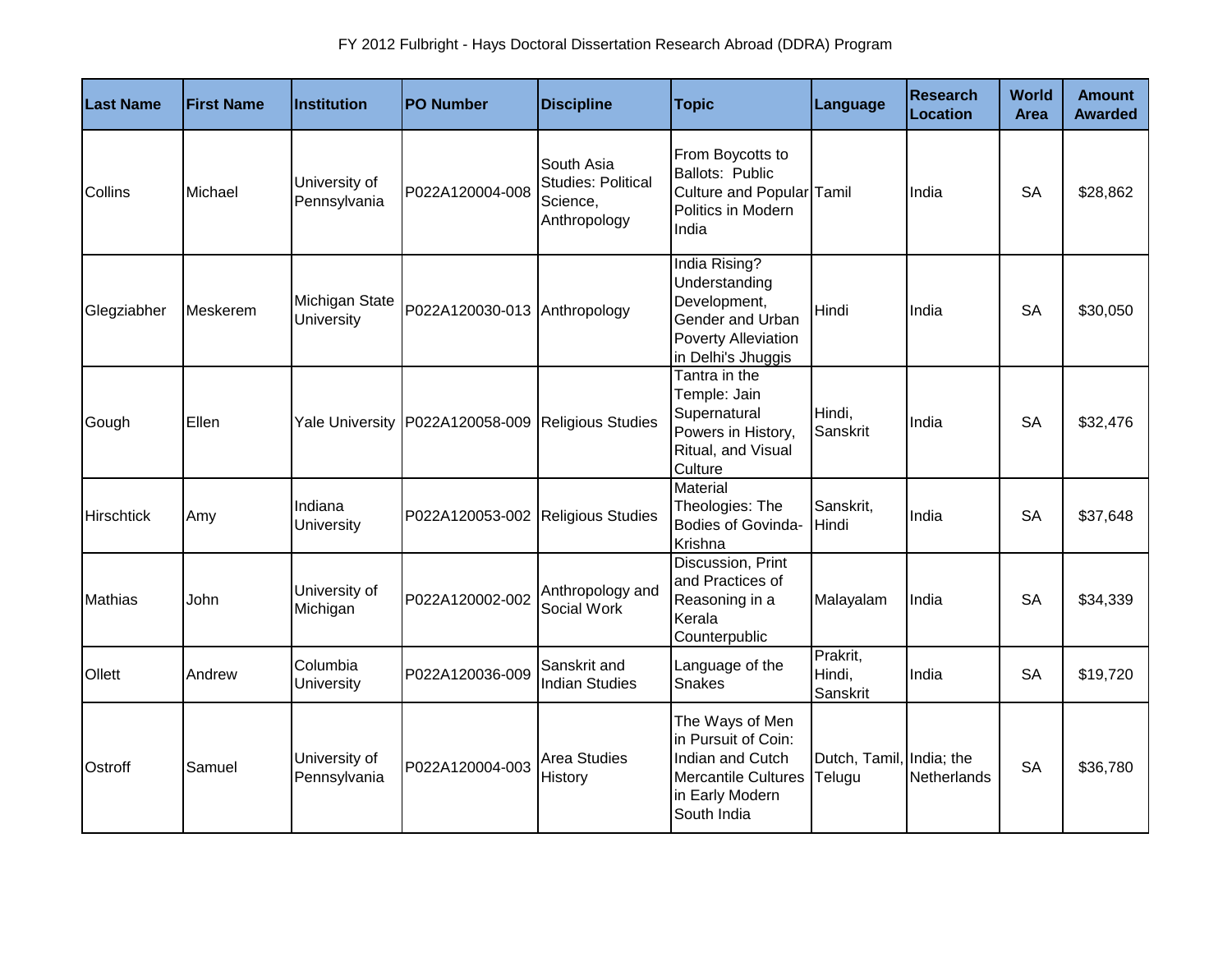| <b>Last Name</b> | <b>First Name</b>         | <b>Institution</b>                              | <b>PO Number</b>               | <b>Discipline</b>             | <b>Topic</b>                                                                                                      | Language                 | <b>Research</b><br>Location                          | <b>World</b><br><b>Area</b> | <b>Amount</b><br><b>Awarded</b> |  |
|------------------|---------------------------|-------------------------------------------------|--------------------------------|-------------------------------|-------------------------------------------------------------------------------------------------------------------|--------------------------|------------------------------------------------------|-----------------------------|---------------------------------|--|
| Patel            | Dinyar                    | Harvard<br>University                           | P022A120040-006 History        |                               | The Grand Old<br>Man: Dadabhai<br>Naoroji and the<br>Intellectual<br>Foundations of<br>Indian Self-<br>Government | Urdu, Hindi,<br>Gujarati | India; United<br>Kingdom;<br>Ireland;<br>Netherlands | <b>SA</b>                   | \$49,173                        |  |
| Shankar          | Arjun                     | University of<br>Pennsylvania                   | P022A120004-002                | Anthropology and<br>Education | "The Affect of<br>Development":<br><b>NGO Interventions</b><br>in India's Rural<br>Schools                        | Hindi,<br>Kannada        | India                                                | <b>SA</b>                   | \$34,840                        |  |
| Vithayathil      | Trina                     | <b>Brown</b><br><b>University</b>               | P022A120051-004 Sociology      |                               | <b>Counting Caste:</b><br>Censuses, Politics<br>and the Indian<br><b>State</b>                                    | Kannada                  | India                                                | <b>SA</b>                   | \$19,159                        |  |
|                  |                           |                                                 |                                | <b>Southeast Asia</b>         |                                                                                                                   |                          |                                                      |                             |                                 |  |
| <b>McRoberts</b> | Keenan                    | Cornell<br><b>University</b>                    | P022A120033-009 Animal Science |                               | Nutrient<br>management in<br>smallholder crop-<br>livestock systems<br>of Vietnam                                 | Vietnamese               | Vietnam                                              | <b>SEA</b>                  | \$26,277                        |  |
| Schissel         | Paul                      | University of<br>North Carolina,<br>Chapel Hill | P022A120056-002 Anthropology   |                               | Memorable<br>Motions: Thai<br>Boxing and the<br>Making of<br>Difference in<br>Northeast Thailand                  | Thai                     | Thailand                                             | <b>SEA</b>                  | \$30,054                        |  |
|                  | <b>Western Hemisphere</b> |                                                 |                                |                               |                                                                                                                   |                          |                                                      |                             |                                 |  |
| Anagnost         | Adrian                    | University of<br>Chicago                        | P022A120027-027 Art History    |                               | Art and<br>Participation in the<br><b>Brazilian Republic</b><br>of '46                                            | Portuguese               | <b>Brazil</b>                                        | WH                          | \$55,941                        |  |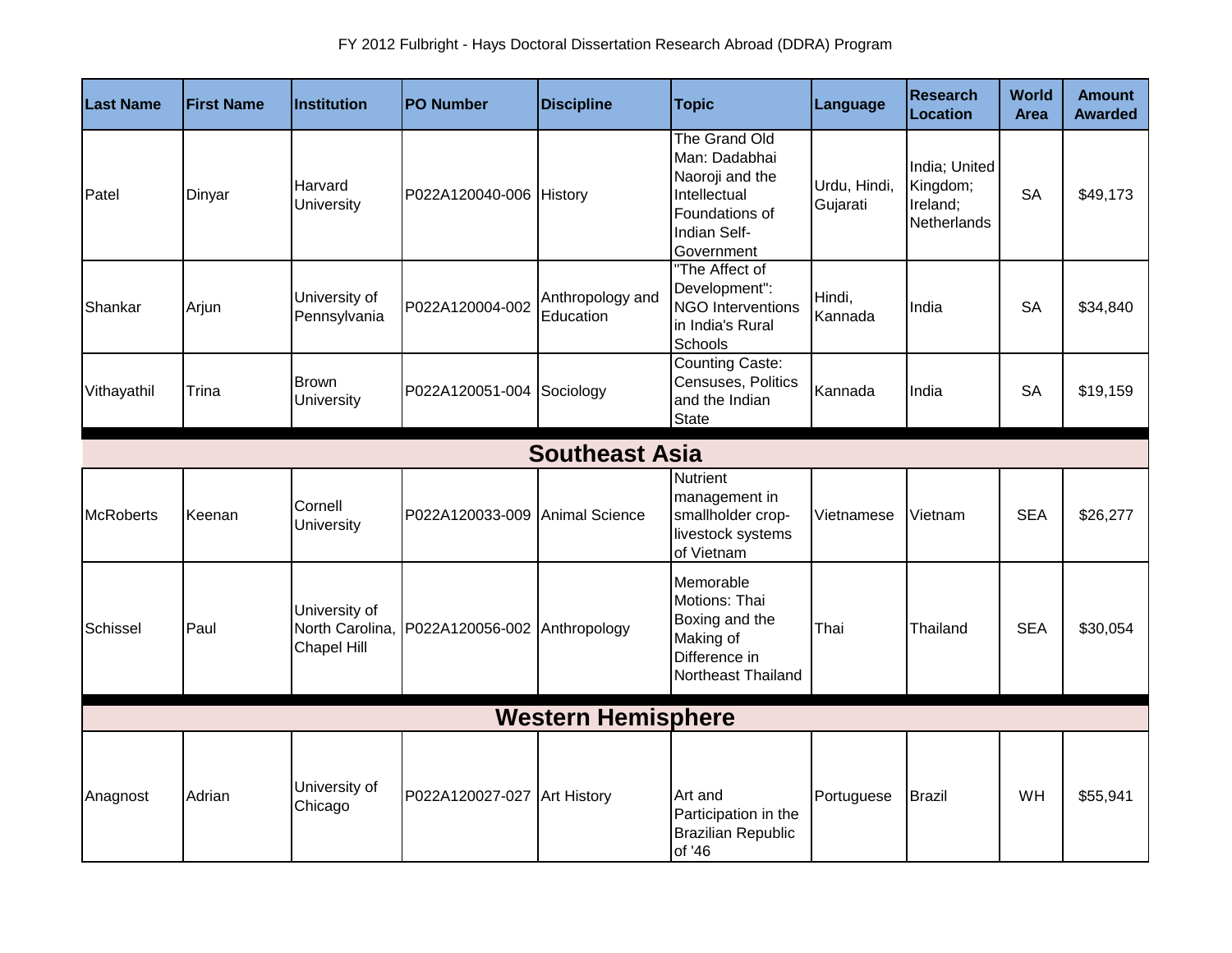| <b>Last Name</b> | <b>First Name</b> | <b>Institution</b>                          | <b>PO Number</b>               | <b>Discipline</b>            | <b>Topic</b>                                                                                                           | Language                                      | <b>Research</b><br>Location           | <b>World</b><br>Area | <b>Amount</b><br><b>Awarded</b> |
|------------------|-------------------|---------------------------------------------|--------------------------------|------------------------------|------------------------------------------------------------------------------------------------------------------------|-----------------------------------------------|---------------------------------------|----------------------|---------------------------------|
| <b>Balloffet</b> | Lily              | University of<br>California,<br>Davis       | P022A120037-006 History        |                              | Re-Mapping a<br>Diaspora: The<br>Politicization of<br><b>Arab Trade Routes</b><br>in Argentina, 1880-                  | Spanish,<br>Arabic                            | Argentina                             | WH                   | \$33,059                        |
| Fitch            | <b>Nicholas</b>   | Columbia<br>University                      | P022A120036-002 Art History    |                              | Technocratic<br>Modernism: The<br>Instituto Torcuato<br>Di Tella and the<br>Avant-garde in<br>Argentina, 1945-<br>1973 | Italian,<br>Portuguese.<br>Spanish,<br>German | Argentina;<br>Brazil; Italy;<br>Spain | WH                   | \$46,982                        |
| Franken          | Daniel            | University of<br>California, Los<br>Angeles | P022A120057-005                | History, Economic<br>History | Economic<br>Development and<br>the Biological<br>Standard of Living<br>in Brazil, 1860-1960                            | Portuguese                                    | <b>Brazil</b>                         | WH                   | \$50,917                        |
| Kelly            | Patrick           | University of<br>Chicago                    | P022A120027-026 History        |                              | Transnational<br>Human Rights<br>Advocacy in the<br>Southern Cone in<br>the Long 1970s                                 | Portuguese,<br>Spanish                        | Mexico:<br>Brazil;<br>Switzerland     | <b>WH</b>            | \$28,870                        |
| Mackey           | George            | University of<br>California, Los<br>Angeles | P022A120057-013 Urban Planning |                              | The Rise of<br><b>Brazilian</b><br>Technology<br>Transfer, Foreign<br>Aid and<br>Agroindustrial<br>Development         | Portuguese,<br>Spanish                        | Brazil;<br>Bolivia;<br>El Salvador    | WH                   | \$48,295                        |
| Straubhaar       | Rolf              | University of<br>California, Los<br>Angeles | P022A120057-004 Education      |                              | <b>Creating a Teach</b><br>For America<br>Brasileiro: The<br>Case of Ensina!                                           | Portuguese                                    | <b>Brazil</b>                         | WH                   | \$82,376                        |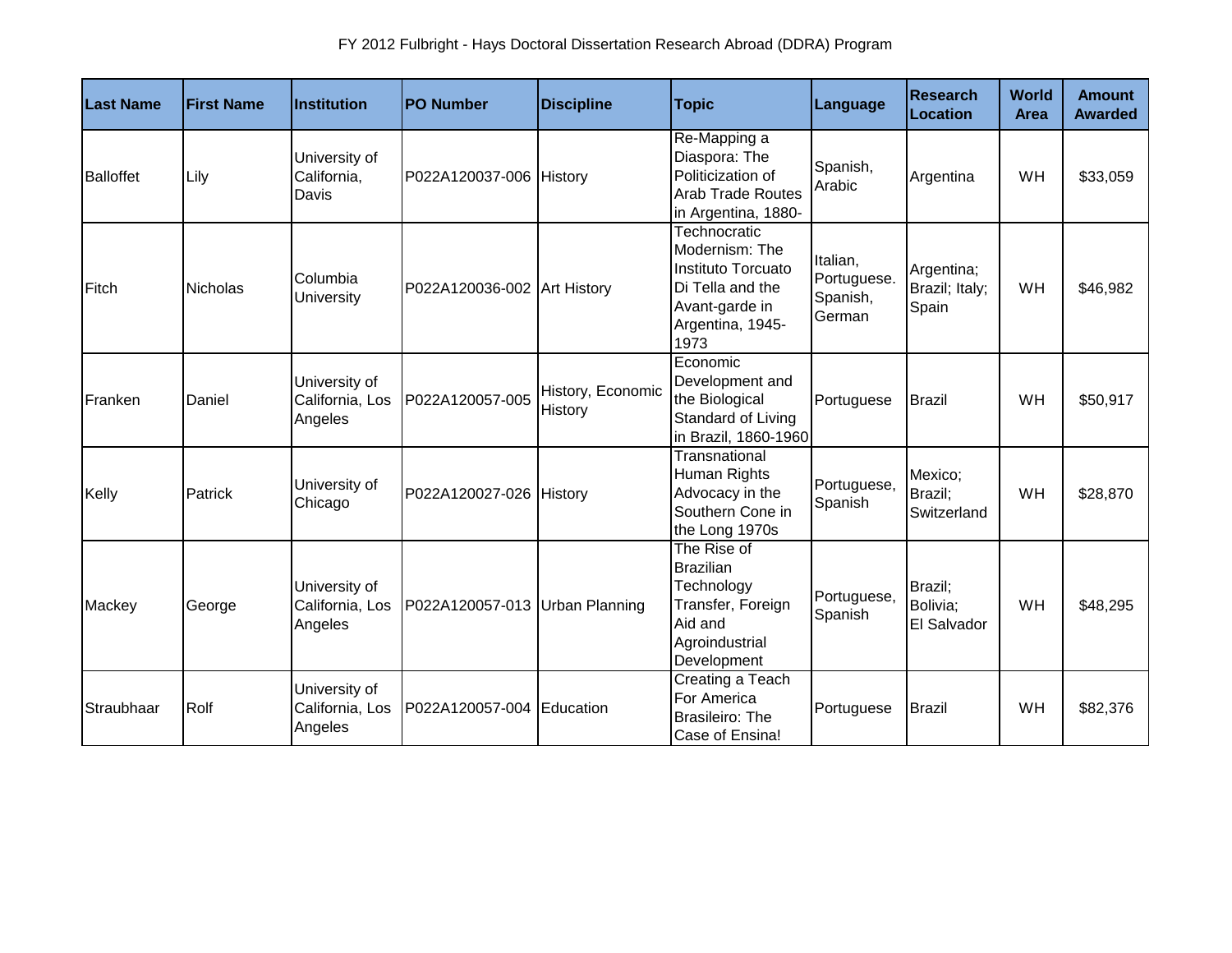| <b>Last Name</b> | <b>First Name</b> | <i><u><b>Institution</b></u></i> | <b>IPO Number</b>       | Discipline | <b>Topic</b>                                                                                                               | Language   | <b>IResearch</b><br>Location | World<br><b>Area</b> | <b>Amount</b><br><b>Awarded</b> |
|------------------|-------------------|----------------------------------|-------------------------|------------|----------------------------------------------------------------------------------------------------------------------------|------------|------------------------------|----------------------|---------------------------------|
| Zeichner         | Natan             | New York<br><b>University</b>    | P022A120017-007 History |            | Manufacturing<br>Identity: Radical<br><b>Experiences and</b><br>the Making of a<br>New Working-Class<br>Politics in Brazil | Portuguese | Brazil                       | WH                   | \$53,577                        |

\$3,239,776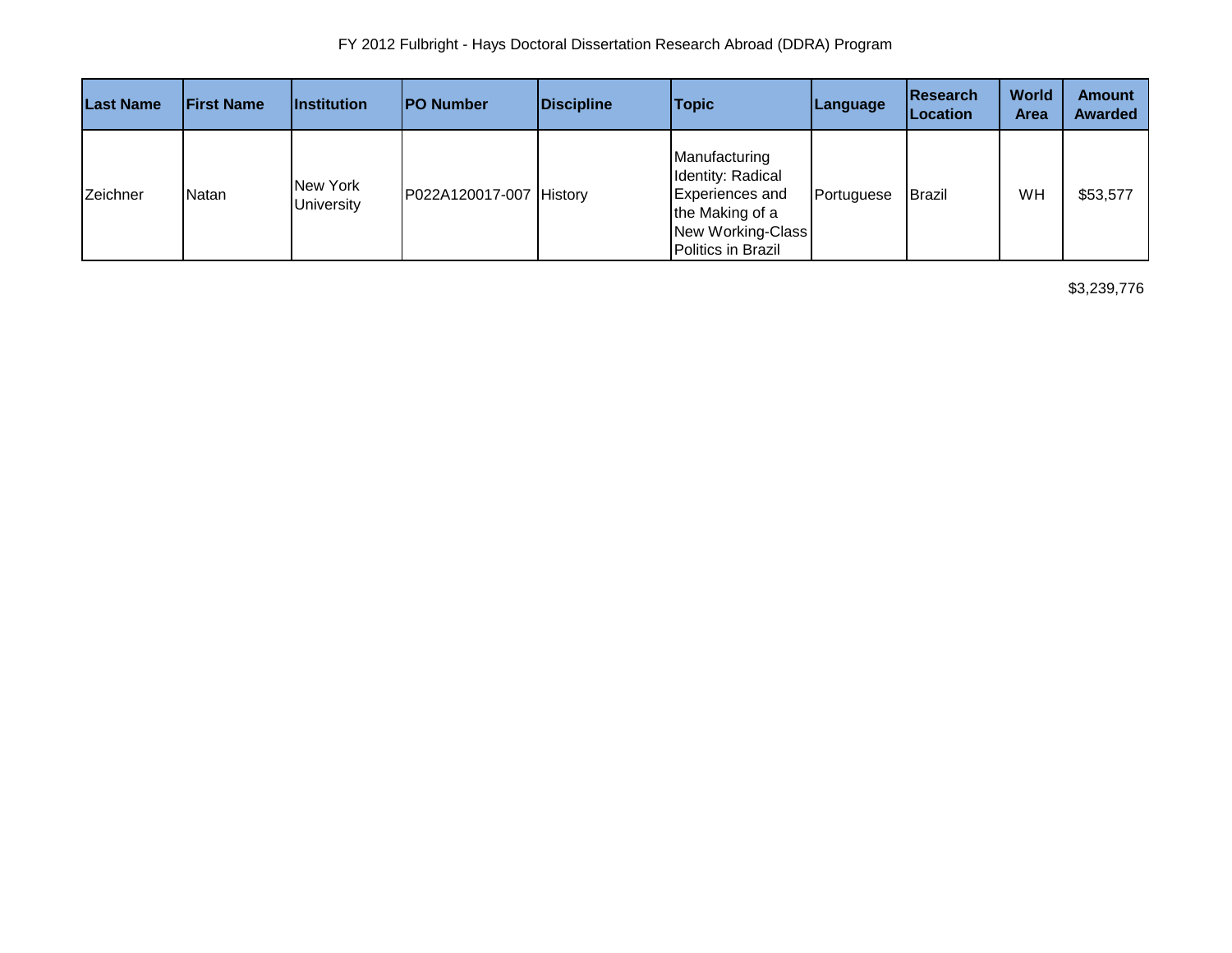|               | <b>Primary Research</b><br><b>Site</b> | <b>Additional</b><br><b>Research</b><br>Site(s) | Languages                                 | <b>Disciplines</b>                              | <b>Fellows</b>      | <b>Funds</b>         |
|---------------|----------------------------------------|-------------------------------------------------|-------------------------------------------|-------------------------------------------------|---------------------|----------------------|
|               |                                        |                                                 | <b>Africa</b>                             |                                                 |                     |                      |
|               | Angola                                 |                                                 | Portuguese                                | Anthropology, History                           | 1                   | \$46,170             |
|               | Democratic Republic                    |                                                 |                                           |                                                 |                     |                      |
|               | of the Congo                           |                                                 | Swahili, French                           | <b>Political Science</b>                        | 1                   | \$23,315             |
|               | Ghana                                  |                                                 | Akan-Twi                                  | <b>Art History</b>                              | 1                   | \$20,462             |
|               | Kenya                                  |                                                 | Swahili                                   | History                                         | $\overline{2}$      | \$80,389             |
|               | Morocco                                |                                                 | Arabic, French, Spanish                   | Anthropology, Archeology                        | $\overline{2}$      | \$55,600             |
|               | Niger                                  |                                                 | Hausa, French                             | Anthropology, International<br><b>Nutrition</b> | $\overline{2}$      | \$51,416             |
|               | Senegal                                |                                                 | Wolof, French                             | Anthropology, Reading<br>Education              | $\boldsymbol{2}$    | \$60,351             |
|               | South Africa                           | Malawi                                          | Chichewa, Xhosa, Zulu                     | Ethnomusicology, History                        | $\overline{2}$      | \$76,352             |
|               |                                        | Uganda,<br>United                               |                                           | History, International Studies,                 |                     |                      |
|               | Tanzania                               | Kingdom                                         | Arabic, Gujarati, Swahili                 | Political Science, Public Health                | 6                   | \$187,994            |
|               | The Gambia<br>Zimbabwe                 | South Africa                                    | Mandinka/ Mandingo<br>Shona, Zulu         | Ethnomusicology, History                        | 1<br>$\overline{1}$ | \$41,175<br>\$55,434 |
|               |                                        |                                                 |                                           | Anthropology                                    |                     |                      |
| <b>Totals</b> |                                        |                                                 |                                           |                                                 | 21                  | \$698,658            |
|               |                                        |                                                 | <b>Central/Eastern Europe and Eurasia</b> |                                                 |                     |                      |
|               | Georgia                                |                                                 | Georgian, Russian                         | Anthropology                                    | $\mathbf 1$         | \$38,416             |
|               | Poland                                 | <b>Russia</b>                                   | Polish, Russian                           | Area Studies, History,<br>Sociology             | 3                   | \$97,724             |
|               |                                        | Kazakhstan,<br>Moldova,                         |                                           | Art History, History, Geography,                |                     |                      |
|               | Russia                                 | <b>Ukraine</b>                                  | Russian, Uzbek, Persian                   | <b>Political Science</b>                        | 11                  | \$474,634            |
|               | Serbia                                 | Bosnia-<br>Herzegovina                          | Bosnian, Serbian                          | Literature                                      | 1                   | \$21,558             |
|               | Turkey                                 |                                                 | Turkish, Greek                            | Anthropology                                    | 1                   | \$32,128             |
| <b>Totals</b> |                                        |                                                 |                                           |                                                 | $\overline{17}$     | \$664,460            |

## **FY 2012 World Areas - Fulbright-Hays Doctoral Dissertation Research Abroad Program**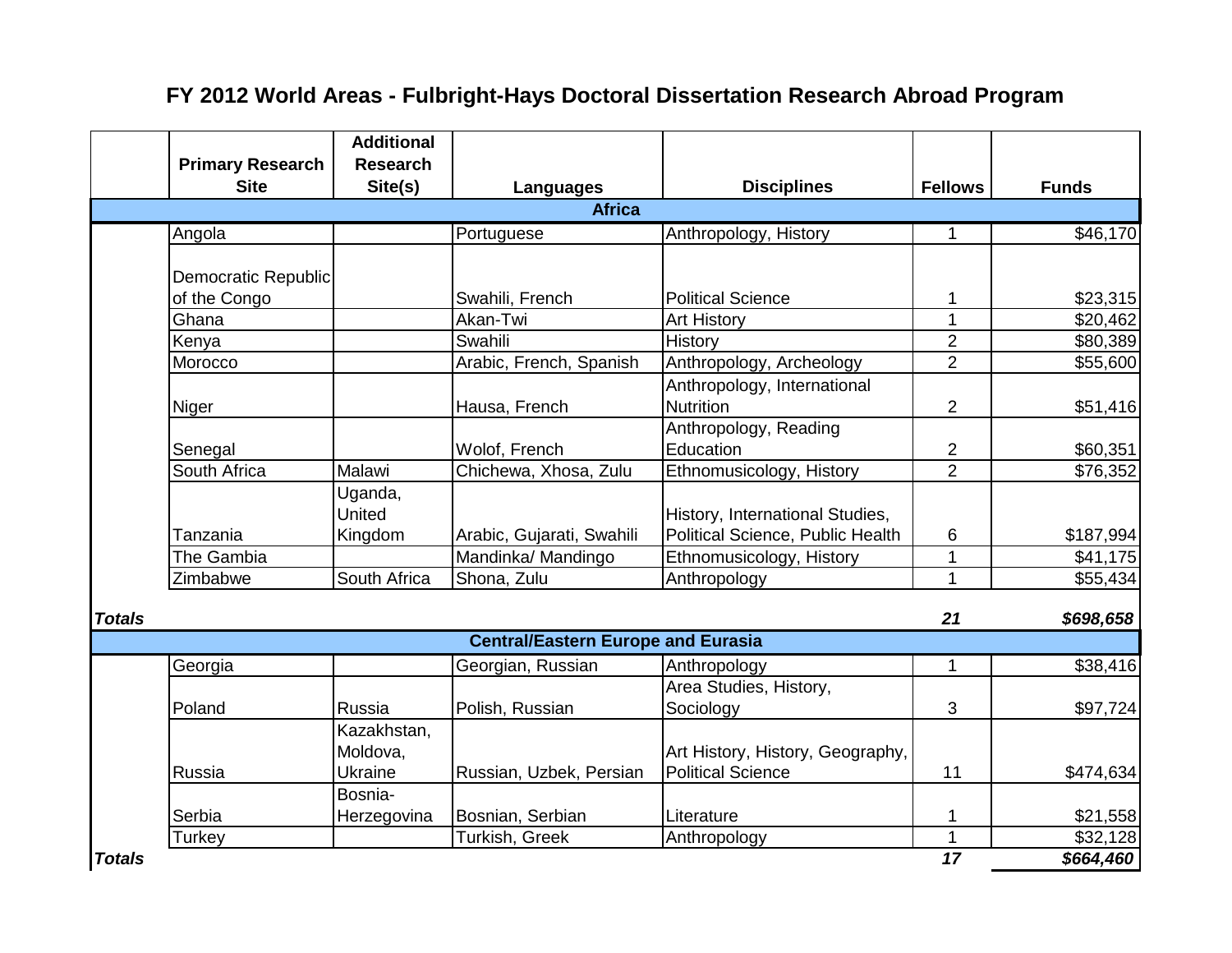|                   |                         | <b>Additional</b>  |                                                      |                                  |                                  |                       |  |  |  |  |
|-------------------|-------------------------|--------------------|------------------------------------------------------|----------------------------------|----------------------------------|-----------------------|--|--|--|--|
|                   | <b>Primary Research</b> | <b>Research</b>    |                                                      |                                  |                                  |                       |  |  |  |  |
|                   | <b>Site</b>             | Site(s)            | <b>Languages</b>                                     | <b>Disciplines</b>               | <b>Fellows</b>                   | <b>Funds</b>          |  |  |  |  |
| <b>East Asia</b>  |                         |                    |                                                      |                                  |                                  |                       |  |  |  |  |
|                   |                         |                    |                                                      |                                  |                                  |                       |  |  |  |  |
|                   |                         |                    |                                                      | Area Studies, Education,         |                                  |                       |  |  |  |  |
|                   |                         |                    |                                                      | Epidemiology, History, Political |                                  |                       |  |  |  |  |
|                   | China                   | Mongolia           | Chinese, Tibetan                                     | Science, Religious Studies       | 12                               | \$415,163             |  |  |  |  |
|                   |                         |                    |                                                      | Area Studies, History, Public    |                                  |                       |  |  |  |  |
|                   |                         |                    |                                                      | Policy, Religious Studies,       |                                  |                       |  |  |  |  |
|                   | Japan                   |                    | Japanese                                             | Science & Technology             | 5                                | \$286,872             |  |  |  |  |
|                   |                         |                    |                                                      |                                  |                                  |                       |  |  |  |  |
|                   | Taiwan                  | China              | Chinese                                              | History                          | 1                                | \$11,450              |  |  |  |  |
| <b>Totals</b>     |                         |                    |                                                      |                                  | $\overline{18}$                  | \$713,485             |  |  |  |  |
|                   |                         |                    | <b>Near East</b>                                     |                                  |                                  |                       |  |  |  |  |
|                   |                         | Turkey,            |                                                      |                                  |                                  |                       |  |  |  |  |
|                   | Egypt                   | France             | Arabic, Turkish, French                              | History                          | $\overline{2}$                   | \$85,150              |  |  |  |  |
|                   |                         | Occupied           |                                                      |                                  |                                  |                       |  |  |  |  |
|                   |                         | Palestinian        |                                                      |                                  |                                  |                       |  |  |  |  |
|                   |                         | <b>Territories</b> |                                                      |                                  |                                  |                       |  |  |  |  |
|                   | Israel                  | (OPt)              | Arabic, Hebrew                                       | Anthropology                     | 1                                | \$64,541              |  |  |  |  |
|                   |                         | Turkey,            |                                                      |                                  |                                  |                       |  |  |  |  |
|                   |                         | Netherlands,       |                                                      |                                  |                                  |                       |  |  |  |  |
|                   |                         | United             |                                                      |                                  |                                  |                       |  |  |  |  |
|                   | Jordan<br>Turkey        | Kingdom            | Turkish, Arabic, Persian<br>Turkish, Arabic, Persian | Area Studies, History<br>History | $\overline{2}$<br>$\overline{1}$ | \$100,211<br>\$70,123 |  |  |  |  |
| <b>Totals</b>     |                         |                    |                                                      |                                  | 6                                | \$320,025             |  |  |  |  |
|                   |                         |                    |                                                      |                                  |                                  |                       |  |  |  |  |
| <b>South Asia</b> |                         |                    |                                                      |                                  |                                  |                       |  |  |  |  |
|                   |                         | United             | Dutch, Hindi, Gujarati,                              | Anthropology, Area Studies,      |                                  |                       |  |  |  |  |
|                   |                         | Kingdom,           | Kannada, Malayalam,                                  | Education, History, Political    |                                  |                       |  |  |  |  |
|                   |                         | Ireland,           | Persian, Prakrit, Sanskrit,                          | Science, Religious Studies,      |                                  |                       |  |  |  |  |
|                   | India                   | Netherlands        | Tamil, Telugu, Urdu                                  | Social Work, Sociology           | 11                               | \$359,661             |  |  |  |  |
|                   | Nepal                   |                    | Nepali                                               | Sociology                        | $\mathbf{1}$                     | \$27,139              |  |  |  |  |
| <b>Totals</b>     |                         |                    |                                                      |                                  | $\overline{12}$                  | \$386,800             |  |  |  |  |